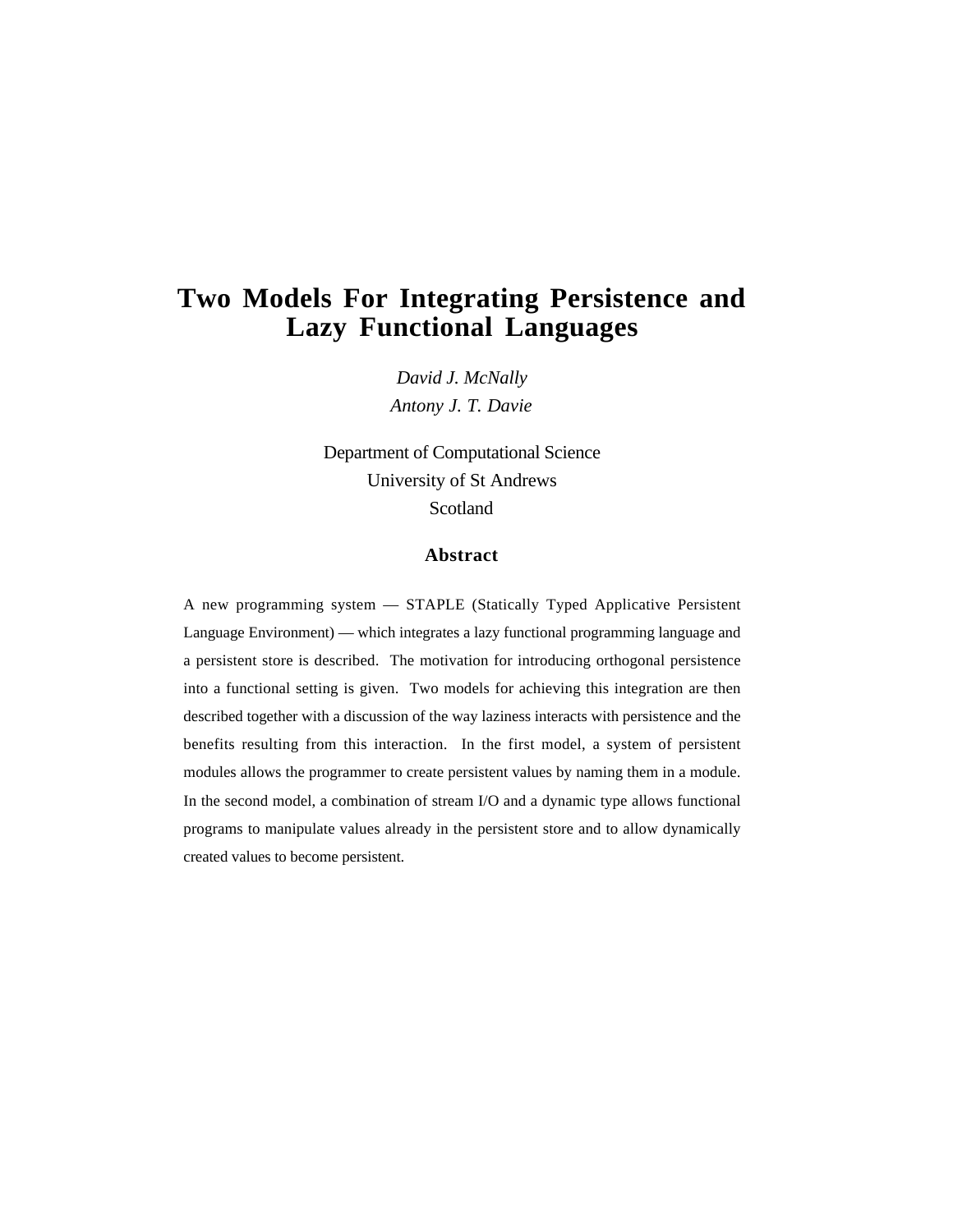# **1 Introduction**

The integration of persistence and lazy functional programming languages promises to reduce the complexity and improve the efficiency of functional programs. In addition, a persistent functional programming system facilitates the construction of database applications. This paper describes two possible models of persistence for lazy functional languages. The first, persistence with modules, relies on static binding to objects in the persistent store (By 'object', we mean the concrete representation of a value). The ObServer object-oriented database system has a similar mechanism for binding[Horn87]. The second, stream persistence, provides a more flexible mechanism which supports dynamic binding to objects in the persistent store. This second approach is found in non-functional languages including Amber[Card83] and Napier88[Morr89]. The Staple functional programming system[Davi90] incorporates both these models within a single programming system.

This section examines the reasons for using functional languages, lazy evaluation and persistence. Section 2 describes the first model of persistence based on modules. Section 3 describes the second model – stream persistence. Examples of both models are given in sections 2 and 3. Section 4 concludes., and a description of the Staple language is included as an Appendix.

# **1.1 Functional Programming Languages**

Functional programming languages have some desirable properties. They are good vehicles for fast prototyping because features such as list comprehension and equational definitions make them near to specification languages [Joos89a]. Work on concurrent implementations [e.g. Darl89] has shown that there is great promise in automatic extraction of parallelism without the programmer getting involved in this notoriously difficult area. Formal reasoning about functional programs is easier than about imperative programs[Turn81]. Lazy evaluation and higher order functions push back the conceptual limits on the way problems can be modularised[Hugh89].

The efficiency, in both space and time, of functional programs is a major consideration for a programming system designer. An increase in the efficiency of functional programs can be achieved by using lazy evaluation semantics in which only values which are actually needed for the result are computed. Persistence extends the benefit of lazy evaluation and also widens the application areas in which functional programming can be used. In particular, database applications in which the data to be processed resides on backing store which may be much larger than the main store of the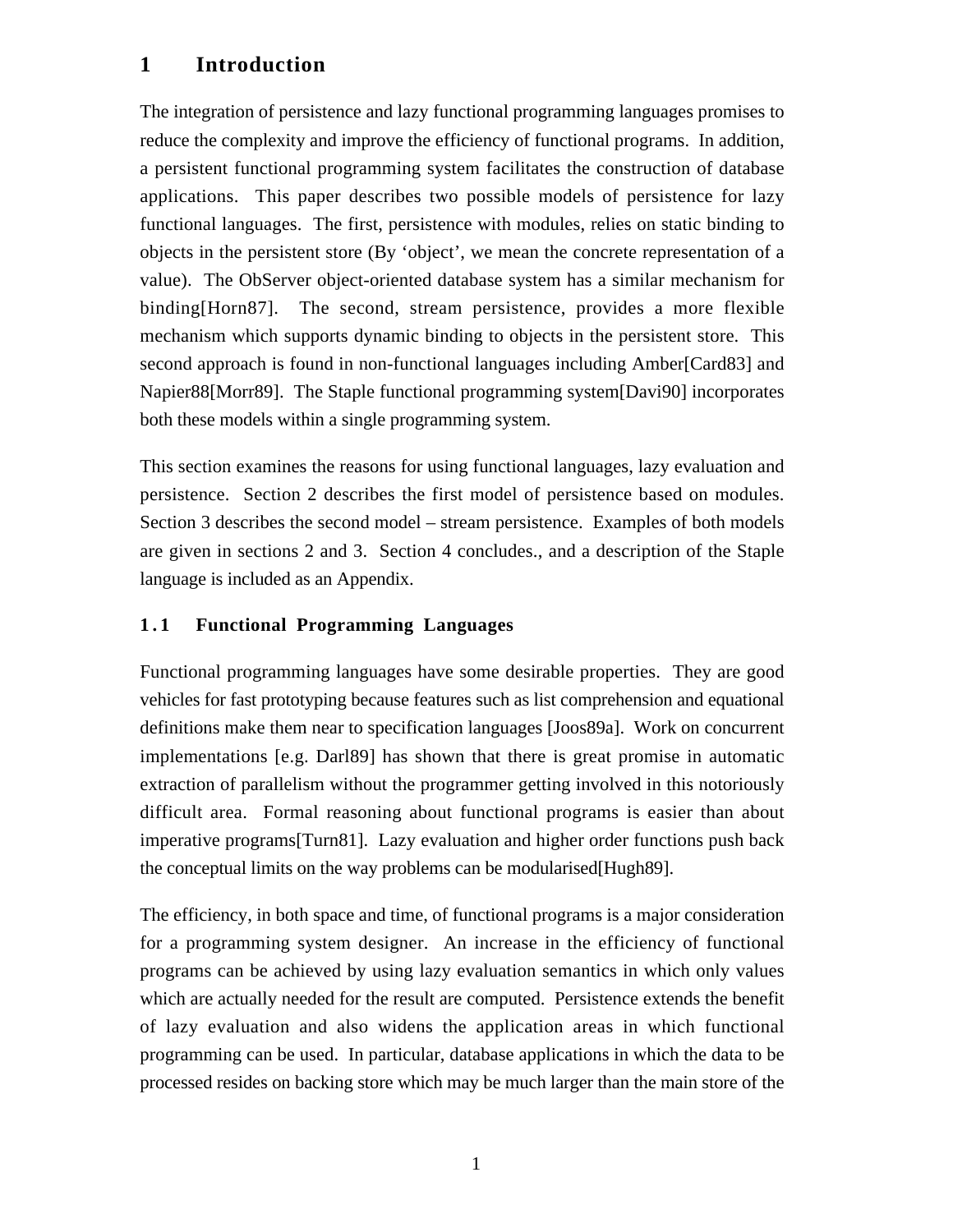machine executing the program. It will be seen later how persistence can be added to lazy functional languages.

# **1.2 Laziness**

A number of functional programming languages (e.g. SASL[Turn79], Miranda[Turn85], Haskell[Huda90]) exploit so called lazy semantics[Frie76,Hend76] which has the attractive features that:

- No value is ever computed unless it needs to be.
- Every value, if computed, is computed once only.
- Some programs will terminate with a result, when evaluated lazily, which would otherwise have gone into a loop.

These features are usually implemented by using a normal order evaluation strategy coupled with graph reduction[Peyt87]. With normal order, calls of functions do not evaluate parameters before entry, and it is only within the body of the function that a parameter may be evaluated *and then only if it is needed*. This reluctance to evaluate values is further extended to make sure that only enough computation is done for present needs. If, for instance, the behaviour of a function differs according to whether its parameter is the null list or not, the parameter will only be evaluated enough to find out if it is the empty list or not and, other considerations aside, no evaluation of the elements of the list will be carried out. This is called evaluation to *head normal form* [Bare84,Peyt87].

Constructor functions, which create new structured values, are no exception to the above rule. The fields of such values are not immediately evaluated. Such lazy data structures may be used to represent infinite values such as the sequence of all positive integers or very large data structures which it would be unreasonable to pre-evaluate such as the tree of all moves in a game. It is only at a later stage, if and when a field of a structure is required, that it is evaluated. Graph reduction, on encountering any parameter or field which actually does need evaluation, replaces it by its evaluated form so that any later uses of such fields or parameters will not involve any further evaluation. Clearly, to be effective, this strategy requires all uses of a parameter to share the same piece of graph so that each use will benefit from the first use's evaluation.

# **1.3 Persistence**

Persistent programming languages help to address the problems of complexity in software engineering. Large programs can become extremely complex and difficult to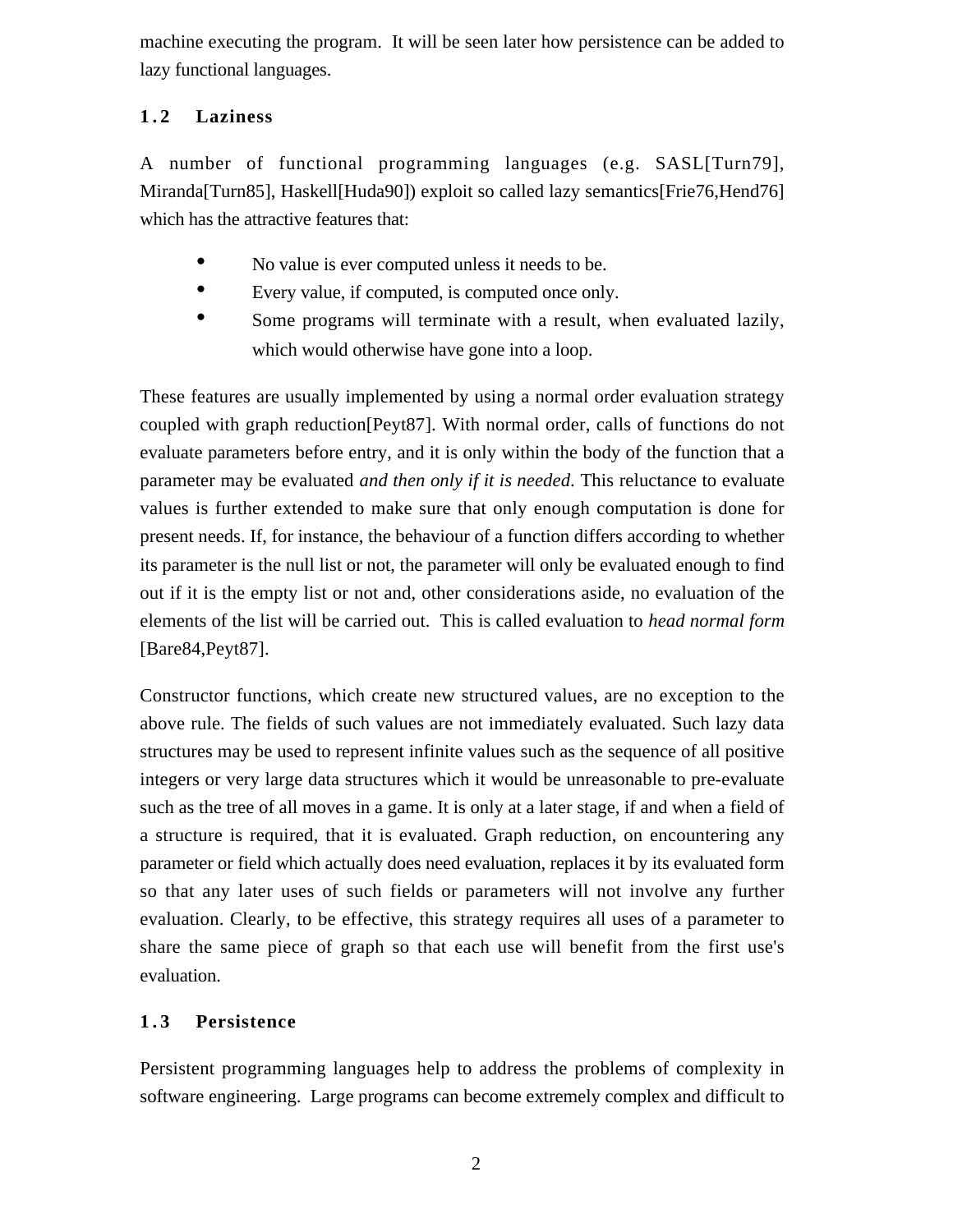maintain. A large part of the code in non-persistent systems is to do with the movement of data from transient to long term storage. The persistence abstraction hides this movement from the programmer thereby reducing the overall complexity of the system. One of our design aims is that persistence should be orthogonal to the other features of a programming language.

## **1.3.1 Orthogonal Persistence**

We give here our perspective of the definition of *orthogonal persistence* given in[Atki83].

In persistent programming languages, programs may manipulate data values independently of their persistence and need not refer to the persistence of the values they create. This is known as the *principle of persistence independence.*

The *principle of data type completeness* states that all data types should be first class without arbitrary restriction on their use. All values (including functions) have full civil rights and can be passed to and returned from functions, named, stored in data structures and given the full range of persistence. Such languages are not only easier to understand, but are easier to learn since there are no arbitrary exceptions to the design goals to explain to a user.

Another important consideration for orthogonal persistence is the question of how to identify persistent data. One technique, for example, is by reachability from some known *root of persistence*. All values reachable (i.e. in the transitive closure of the 'refers to' relation) from the root persist. This process of identification should be orthogonal to the language and in particular, its type system. That is, there should be no special type used for identifying, for example, the root of persistence in a system with persistence by reachability. This is the *principle of persistence identification*. Some systems such as Exodus[Rich89] propose different types for persistent data from those for non-persistent data. For example a persistent integer, known as a database type, has a different type to a non-persistent one. This contradicts both the principle of persistence identification and the principle of persistence independence and is more complicated for the programmer to understand and use whilst yielding no extra power. A consequence of this in systems like Exodus is that they require the programmer to predict which objects will persist. This may not always be known statically.

The application of the above three principles yields orthogonal persistence. Orthogonal persistence ensures that no code need be written to deal with the transfer of data between short and long term storage explicitly. Moreover, *referential integrity*[Morr90] is preserved over persistent store operations – sharing and topology are unaltered. This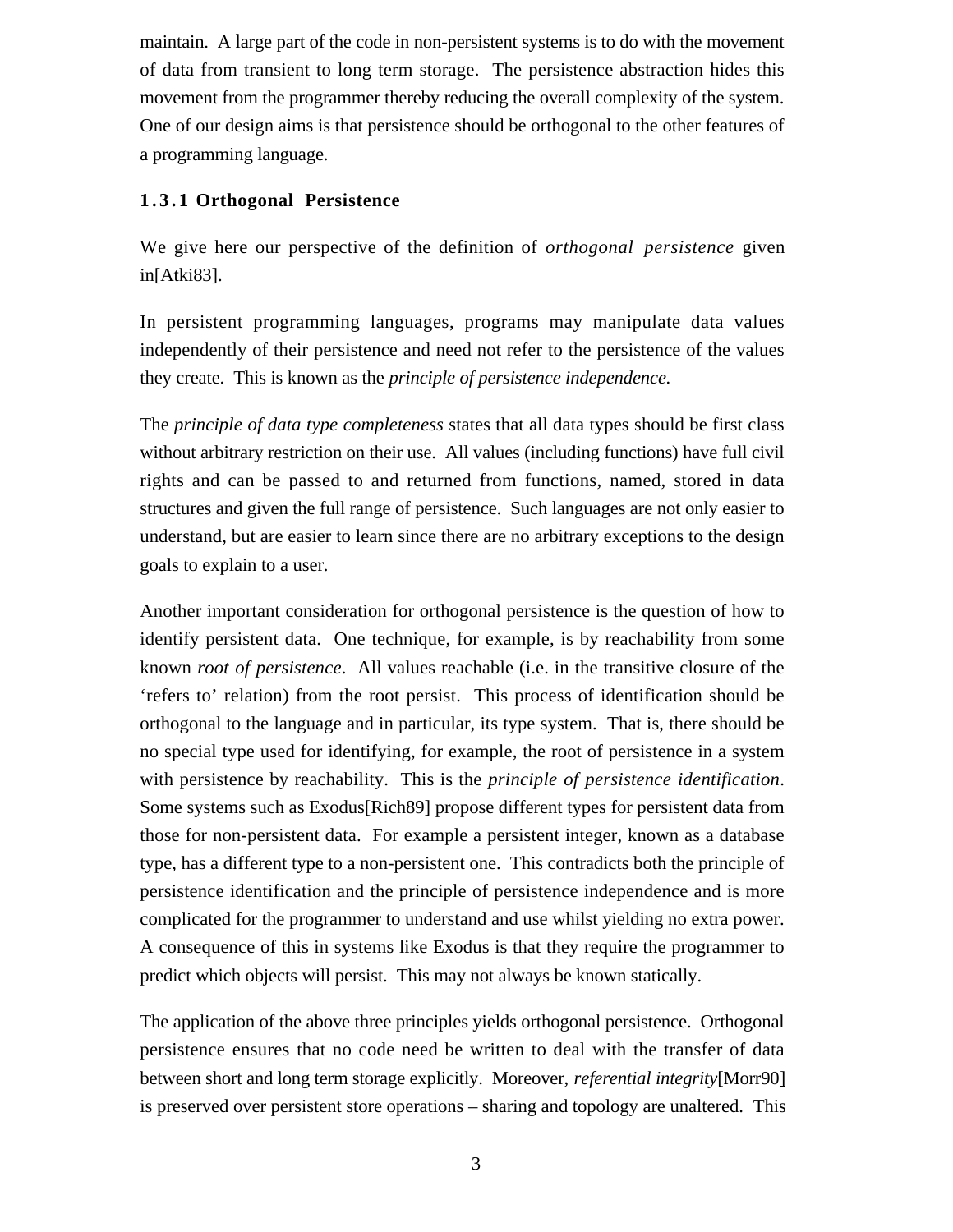is particularly important in a functional language setting from an efficiency viewpoint (semantically it should not matter). Languages such as Amber[Card83] and a proposal for persistence in ML do not preserve referential integrity in that objects accessed more than once will be duplicated rather than shared. Others such as E[Rich89] may result in dangling pointers if a persistent data structure is created which contains non-database types.

## **1.3.2 Persistence in Functional Programming Systems**

Functional languages have so far provided little support for storage of long term data. Many attempts do not have the property of orthogonal persistence. In Staple, however, orthogonal persistence is achieved.

Most systems which provide anything at all, provide just a simple mechanism for writing a user generated list of characters to a file. This mechanism is not sufficient for orthogonal persistence for a number of reasons. It is difficult to maintain referential integrity in such a system – the programmer must write code to flatten data structures on output and unflatten them again on re-input, reconstructing the topology, so that the sharing of substructures is not lost. More seriously, partially evaluated data structures and functions *cannot* be flattened since the user cannot see the internal representation of these objects nor can they be reconstructed. The Miranda[Turn85] system has a function which will flatten a data structure (after forcing its total evaluation) to a list of characters, but this is subject to the same criticisms.

Some systems (e.g. Poly [Matt88]) attempt to allow the storage of structured data by saving the current environment by dumping a core image to the file system and restarting from the previous saved state. This method allows very little user control over values, and all values which exist will also persist. In addition, the size of the persistent store is limited to the size of the run-time heap.

When an uncomputed value is required, the run-time representation of the value (called a *suspension*) is overwritten in place with the result of the computation (Figure 1). In this way, shared values are not computed more than once. The result of the computation denotes the same value as the suspension (referential transparency is preserved).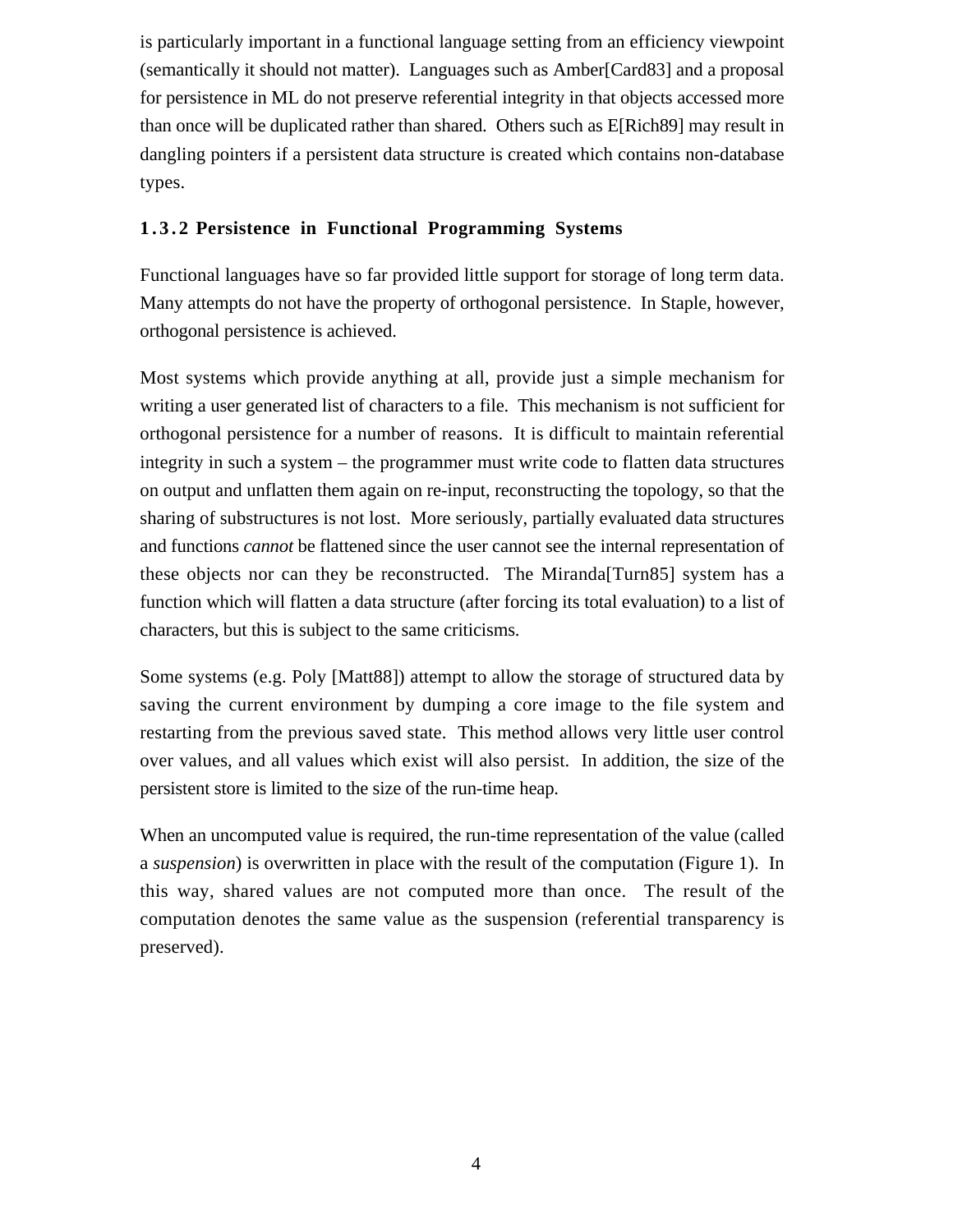



A primary efficiency consideration requires that this sharing of sub-graphs must last for as long as possible, regardless of where the graph is stored. Many functional programming systems preserve the topology of the graph being evaluated while an interactive session lasts. Most functional programming systems, however, until the Staple system reported here, have, at the end of a session, discarded the values which have had so much computation performed on them. At the beginning of subsequent interactive sessions, all values are in their unevaluated state. Some systems even abandon work done *between interactive evaluations* e.g. in Miranda which, when using the facility to access the last value requested, starts to re-evaluate again completely from scratch.

Staple[Davi90] is a purely functional programming system with lazy evaluation semantics which has orthogonal persistence – programs manipulate data independently of their persistence, all objects can be persistent and identification of persistent objects is independent of the type system. The systems described above are not able to cope with database applications where large bodies of persistent data are to be manipulated. Because of the way the persistent store[Brow89] used by Staple only fetches values from backing store as they are needed (lazily) Staple is able to cope with this application area. In addition, the Staple system benefits from an efficiency point of view since no value is ever computed more than once, regardless of its persistence.

### **1.5 Two Models for Persistence in Lazy Functional Languages**

There are many possible approaches to adding persistence to programming languages not all of which yield orthogonal persistence. Two models which do are described below. The first, persistence with modules, is illustrated with two examples – memoising a function and a prototype transportation network system. The second, stream persistence, is illustrated with a database-like example – an index. These examples help to strengthen the claim that persistent functional languages have significant benefits over existing non-persistent ones. The efficiency of the languages is achieved by the preservation of the results of computation, the complexity is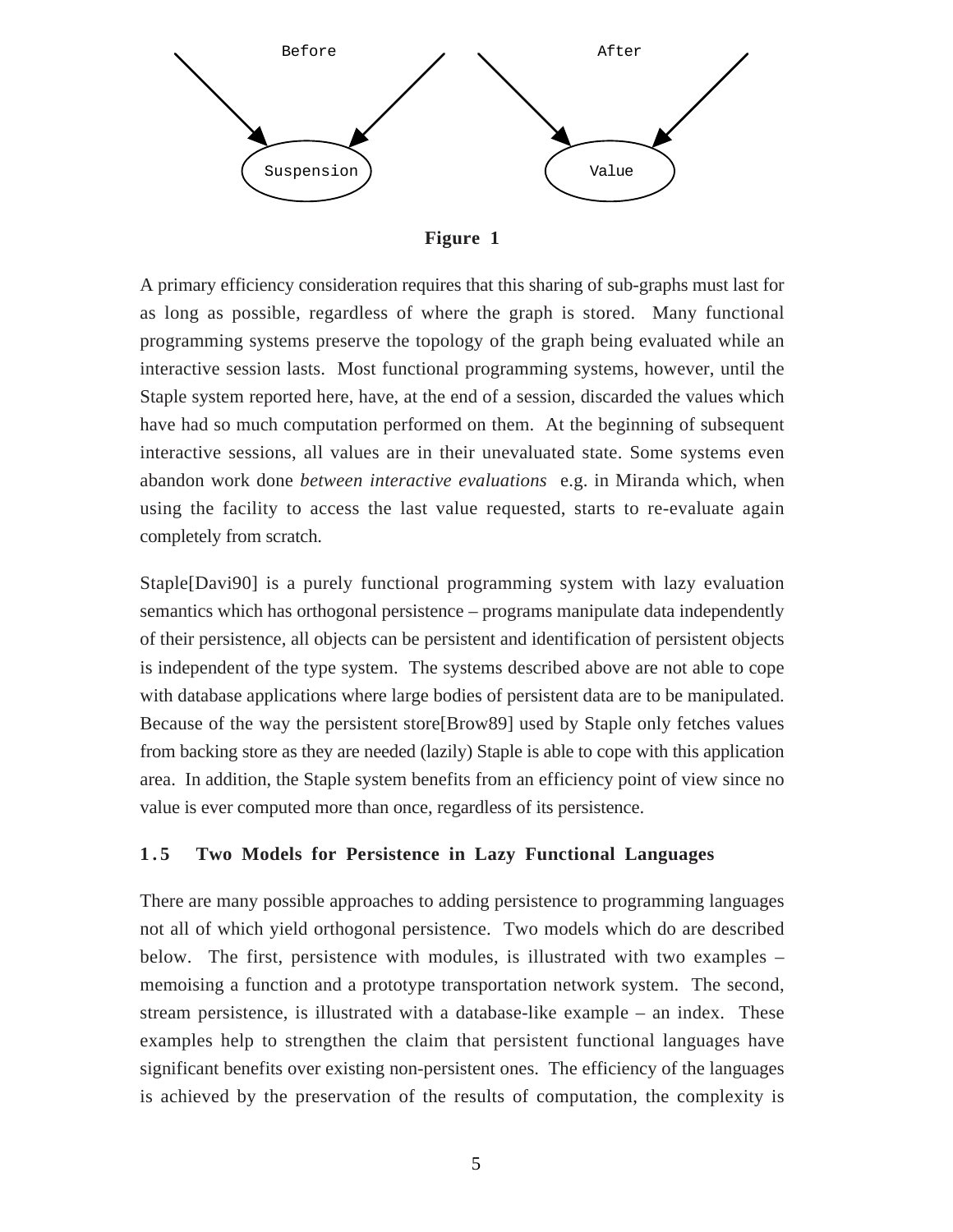controlled by an integrated system for re-use of programs and data. Applications can be written which can deal with more data than would be possible to access in the main memory of the machine.

# **2 Persistence with Modules**

Our first approach to adding persistence to a lazy functional languages is to use a module system as the means of identifying persistent objects. The aims of this approach are firstly, to add persistence in a transparent way  $-$  a user need not modify existing code – and secondly, to preserve referential transparency. The first of these is achieved by representing modules in the persistent store with the values defined in the module being persistent by reachability. The second is achieved by binding to values in the persistent store at compile time.

In order to facilitate the development of persistent functional programs, the Staple system provides an integrated environment in which objects, grouped together into modules, are stored. The recursive nature of functional languages, particularly with a lazy evaluation strategy allowing infinite data values, leads to many such objects being partially evaluated. Objects may be completely unevaluated if not yet needed, evaluated enough to determine which pattern they match in some definition, evaluated enough to print the first 30 elements ... right through a spectrum leading eventually (in the case of finite objects) to complete evaluation in a normal form. Because of the insistence on functional purity, referential transparency is maintained. That is, no object changes its value, except in the above sense of being partially reduced on the road to normal form. The state of evaluation of partially or wholly evaluated objects should be made to persist so that evaluation of an object will not have to be repeated.

The Staple persistent store contains a set of modules each of which can contain a number of definitions. This set of modules is organised into a directory structure within the persistent store and modules can be accessed via their name. A module constitutes the unit of compilation. Any module can be compiled in an environment created by importing the definitions exported by other previously compiled modules. An interactive session can also run in such an environment.

The persistent store is utilised by the use of two commands at the operating system level:

- A command to create a module in a persistent store
- A command to allow expressions to be entered and evaluated interactively using values in the persistent store.

The implementation of the Staple module system is described in detail in [McNa90].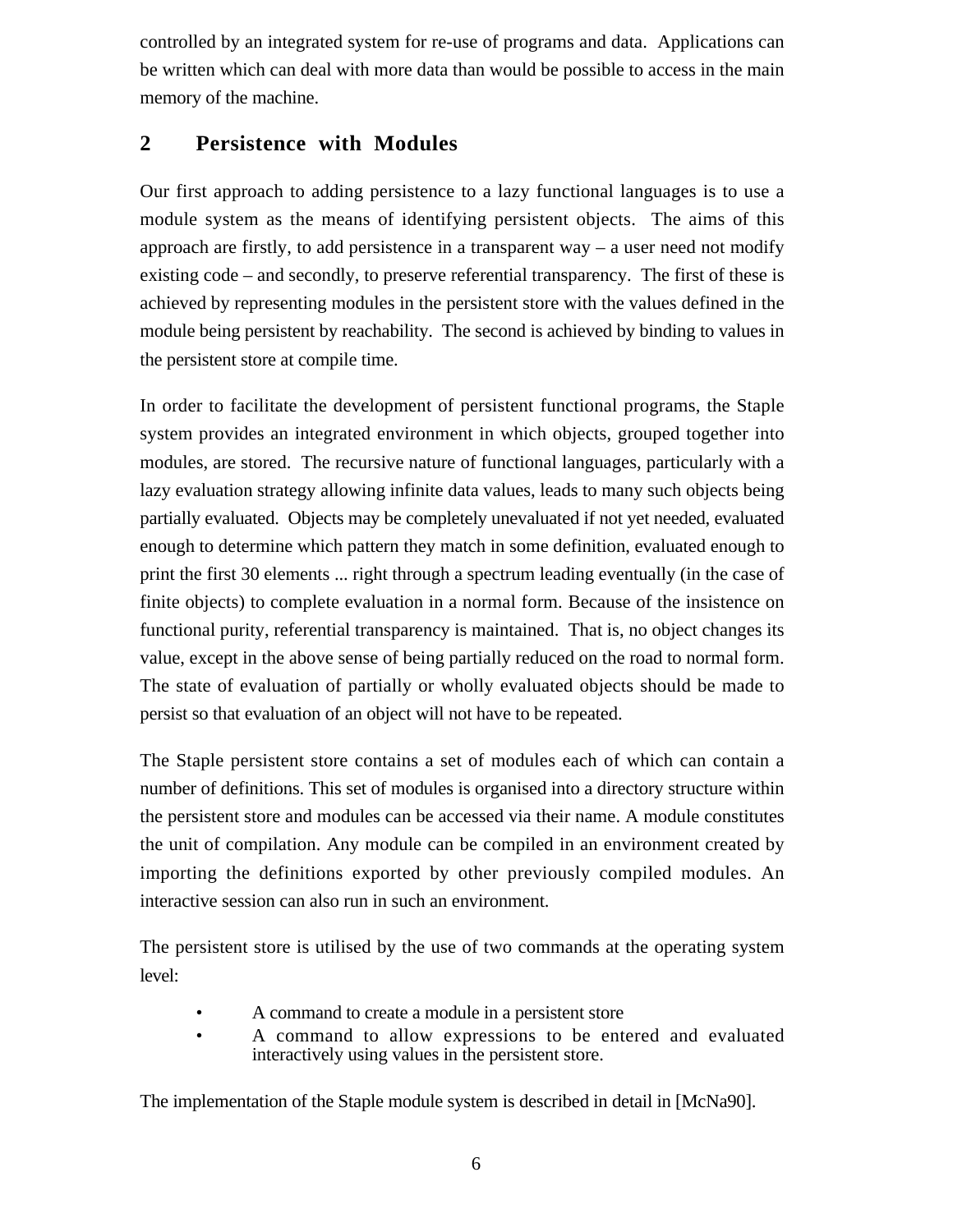#### **2.1 Creating a New Module in the Persistent Store**

The command

mkmodule mname [ othermodulenames ]

places a module named mname into the persistent store by compiling the source file called mname. This module imports all definitions from othermodulenames which must already be in the persistent store. A module exports all names defined at its own top level of definitions. If mname already exists, this command will overwrite it and any objects defined in the old version will become candidates for garbage collection unless they have been imported by another module in the persistent store. Note, however, that this sytem does not provide an automatic re-binding mechanism. This is totally under user control. If there is a clash of names in othermodulenames and/or mname, these are resolved by considering each module as a block in which the previous ones appear as sub-blocks and letting lexical scoping resolve the conflicts.

In the current implementation of Staple, this rule means that modules cannot be mutually recursive. All recursion must be expressed within modules where the defined objects can be mutually recursive. In addition, modules do not export any names that they import from elsewhere. In the particularly simple set-up described here, the names declared at the top level of a module (and only those names) are exported by that module. Other models for naming in modules can be used to avoid these problems and further work will be carried out on this.

Values in a module may be shared by many other modules as shown in Figure 2.



**Figure 2**

Figure 3 shows the result of recompiling module B. The association in the module directory is replaced with a reference to the new module. The values in the old module which are not referenced may then be garbage collected. Values shared by other modules, however, are not lost.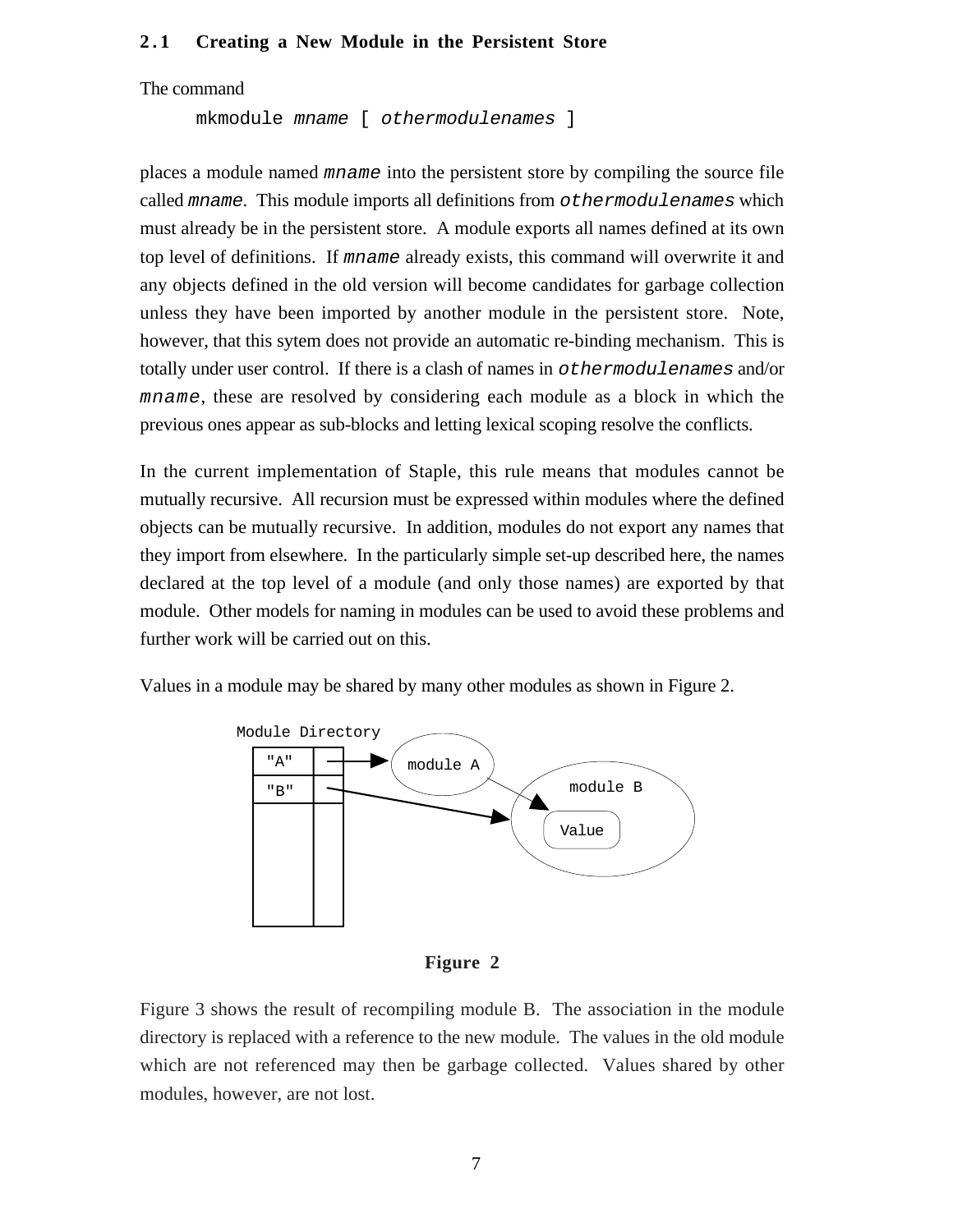

**Figure 3**

### **2.2 Interacting with the Persistent Store**

The command

staple [ modulenames ]

allows the user to evaluate expressions interactively, in an environment defined by modulenames which must be in the persistent store. Expressions evaluated during the interactive session may cause the partial or total evaluation of objects defined in the environment being used. This evaluation will be reflected in a permanent (referentially transparent) change in state of the persistent store.

Partially computed values are represented as suspensions – a suspension consists of some code and an environment such that the code when evaluated in the given environment yields a value in head normal form. When the value of such an object is required, the code is executed and the resulting value overwrites the suspension in place. All values which shared the suspension will then see the result of this evaluation. This overwriting in place is not an update in the imperative sense since the value is not being replaced by another different value, but is being replaced by a different representation of the same value which is closer to normal form (being completely evaluated).

### **2.3 Two Examples of functional programming with Modules**

Two examples of modular persistent functional programming will now be described. The first is a small one to illustrate the principles involved and the second describes how a prototype of a large application was built.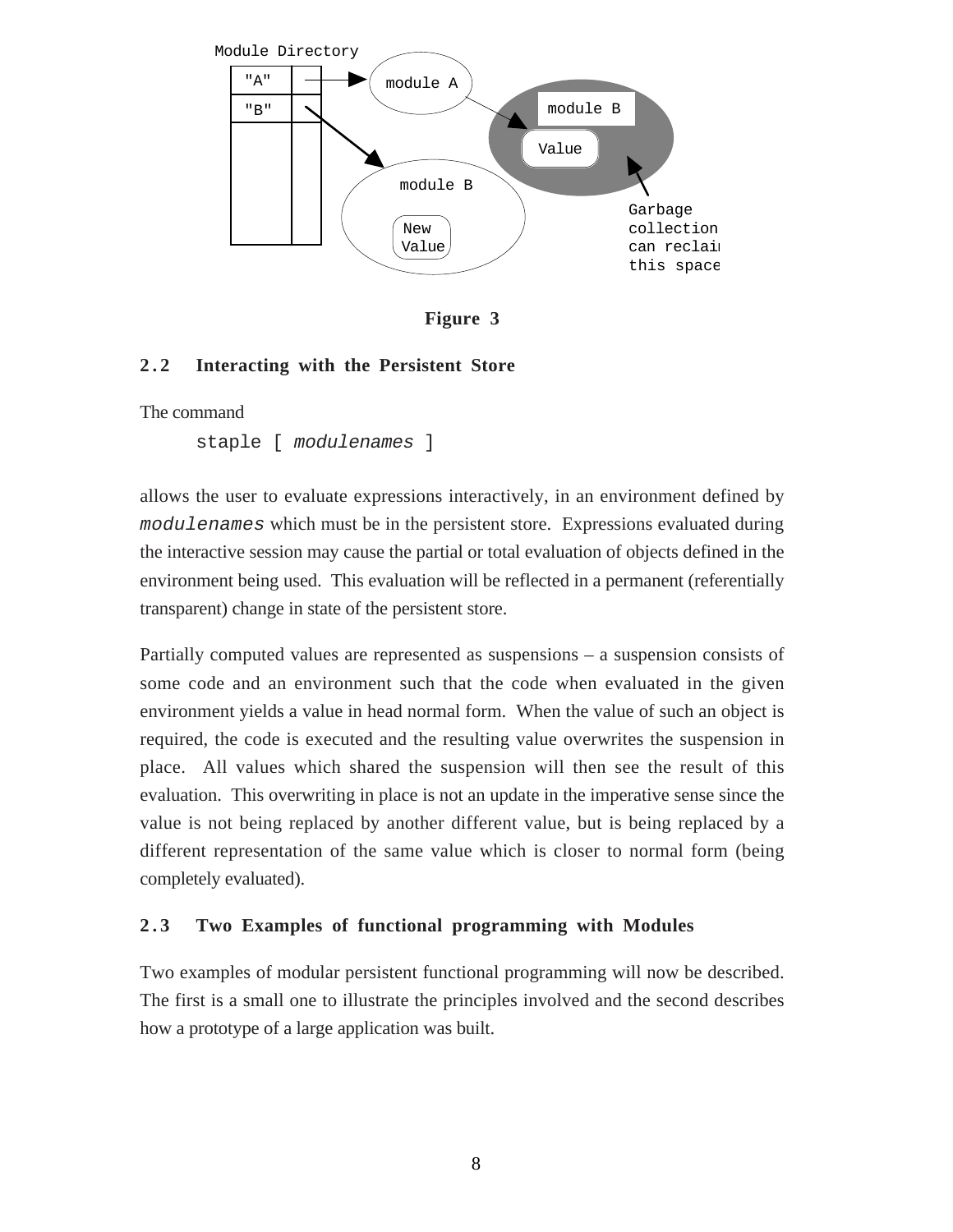#### **2.3.1 Prime Numbers**

The Sieve of Eratosthenes method of calculating prime numbers can be extended, see for instance [Turn82], to allow the specification of an infinite list of primes to be defined in a very expressive way:

```
primes = sieve(from 2)
sieve (p:x) = p:sizeve [n || n \leftarrow x , n mod p > 0]
```
Here the from function is in the 'standard prelude' module and specifies an infinite list of the integers starting from 2. The sieve function removes all multiples of the first element of a list from the rest of the list. Although this is an attractive definition because of its conciseness, it does require work to calculate any given prime, but these are evaluated lazily and on demand only. To compile this module (named prime say), the command

mkmodule prime prelude

is used. The argument prelude is needed to enable the from function from the precompiled prelude module to be used. Subsequent uses of the primes list can then be made either interactively by

staple prime ... other modules to be used ...

or in another module by

```
mkmodule mymodule prime ... other modules ...
```
Any evaluation of sections of the primes list using either of these methods will be retained in the persistent store and subsequent users of the module will benefit. Some evaluation can be performed on the list of primes by asking, for example, for the 25th prime number as follows

primes!25 ?

The ? indicates the end of an expression to be evaluated. The evaluation required to evaluate the above expression involves 1050 function applications. If, at some later time, the 20th element in the list is requested

```
primes!20 ?
```
only 42 function applications (associated with the list indexing operator !) are needed. However, if the 30th prime number was required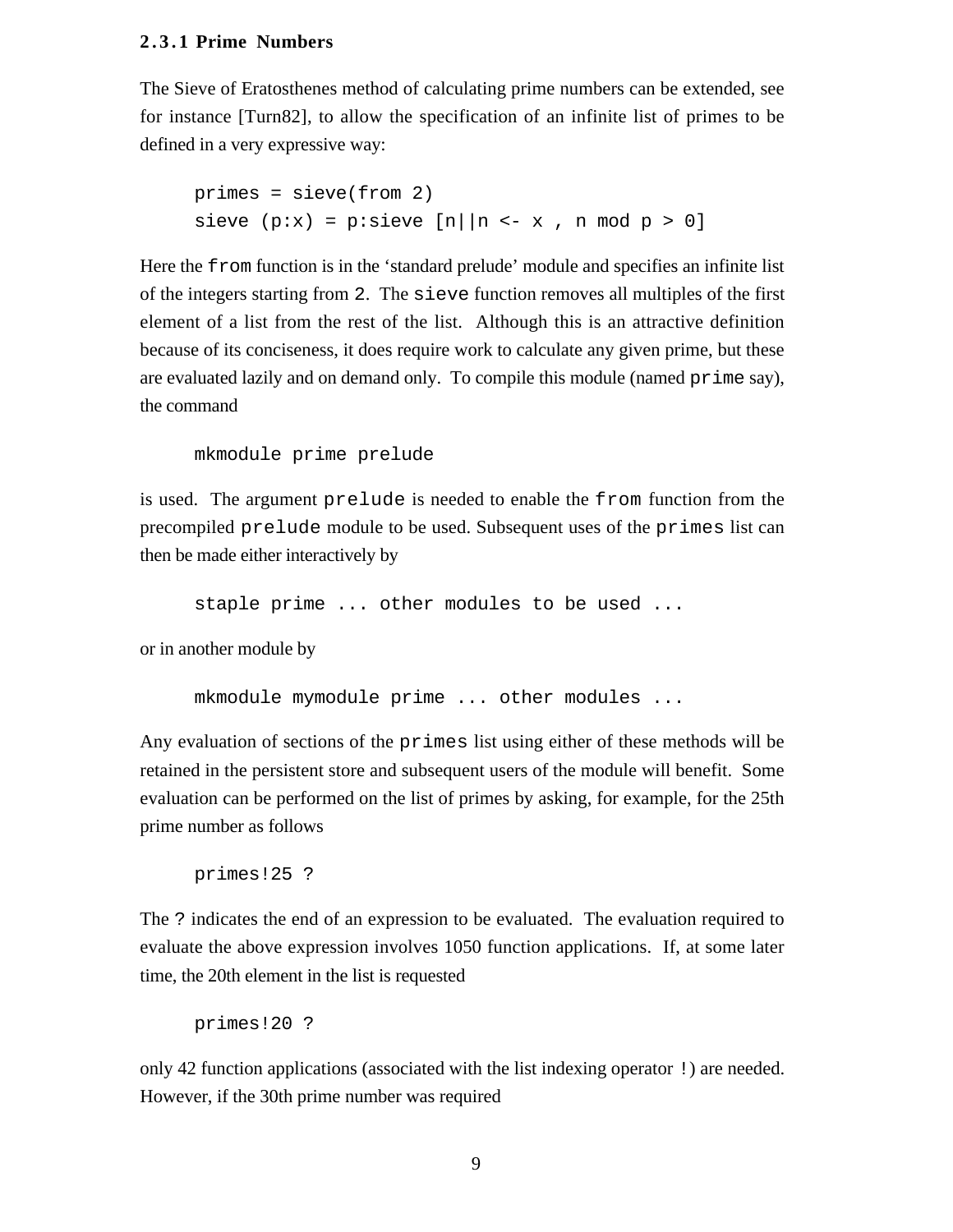primes!30 ?

some further work would be required (445 more applications in fact) whereas it would have taken 1443 applications if started from a completely unevaluated state. The use of an array rather than a list would give further significant benefit.

Before any evaluation takes place, the value associated with primes is a suspension as shown in Figure 4.



**Figure 4**

Figure 5 shows how after some of the list has been evaluated, primes is associated with the partially evaluated list of primes which terminates in a suspension.



**Figure 5**

As long as primes is reachable from some module, previous evaluation will be preserved in perpetuity and subsequent users of prime numbers will both gain a benefit of work already carried out and confer a similar benefit on later users.

# **2.3.2 The Frankfurt travel network**

The Staple module system has been used to make a number of prototypes, among them a model of the Frankfurt travel network (Frankfurter Verkehrs und Tarifverbund — FVV)[Joos89b] including subways, trains, buses and pedestrians. It covers 110 stations including many which lie on more than one line.

The model uses 7 interrelated modules which contain between them over 80 definitions of objects. They deal with such aspects as

- a graph containing a basic description of the raw data of the network including a description of each transport line in the system and details of each station on it.
- functions for doing basic graph manipulation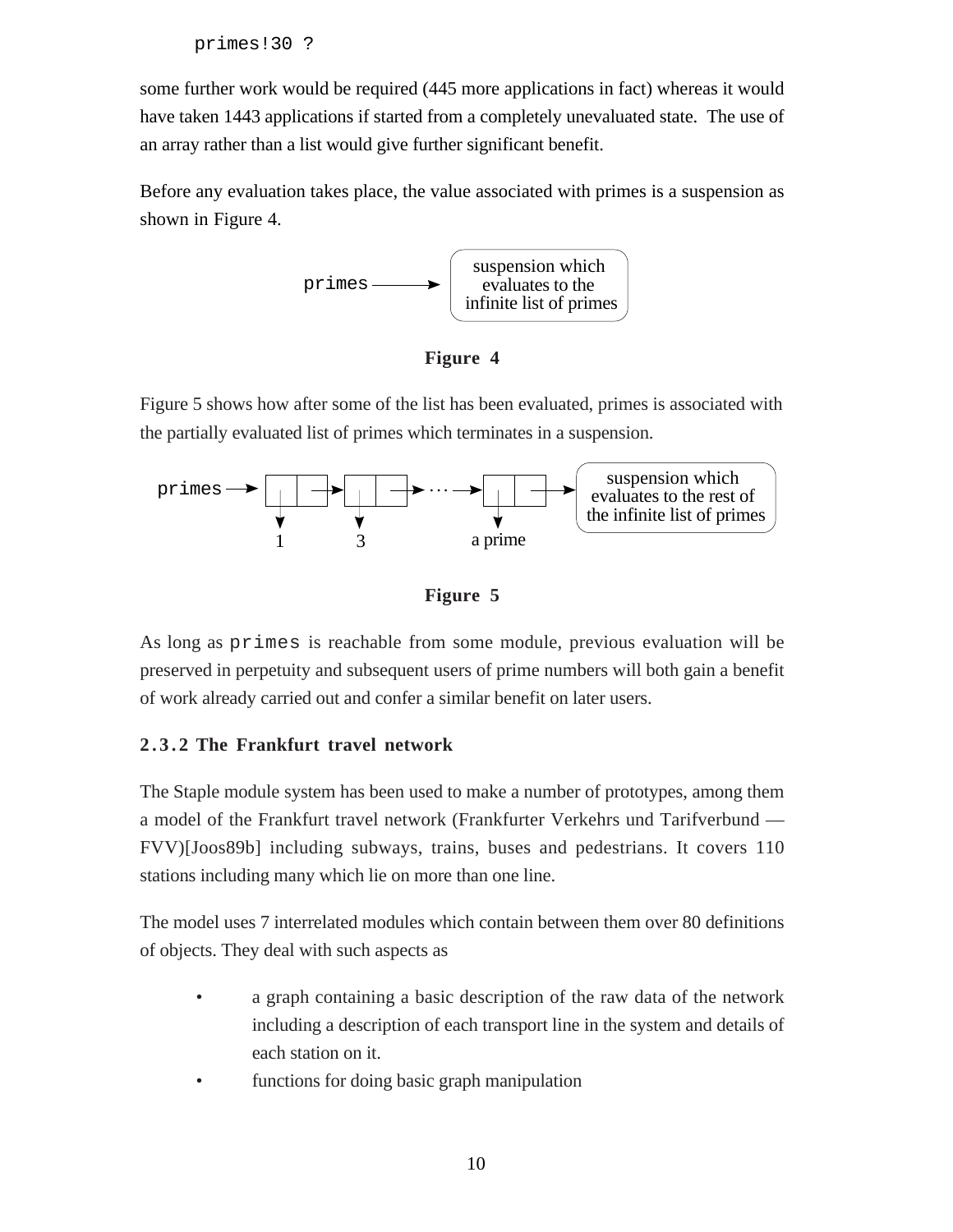- functions for doing graph operations specific to this problem
- functions for doing matrix operations

and so on.

The raw data graph is transformed and manipulated in a number of ways and one of the ultimate results is a matrix giving routes of minimum cost between each pair of stations. In a previous, non-persistent, attempt to prototype this problem using Miranda, it was found that the only way that information about these minimum cost routes could be used in subsequent runs was to pre-calculate the whole of this large matrix, output it and re-input at the beginning of later executions. Apart from the fact that referential integrity is not preserved with this technique, and enormous amounts of data which was originally shared is now duplicated many times, this approach does not make use of the laziness aspect in the way that was intended and the whole of the matrix has to be evaluated at once. The main points here are

- referential integrity is lost
- the whole structure must be evaluated at once

both of which lead to a loss of efficiency.

The Staple approach suffers from neither of these drawbacks as no intermediate values need to be output at all.

- Referential integrity is preserved so shared structures are not computed more than once.
- The data structure is evaluated lazily so only values which are needed to compute the result are evaluated.

# **3 Stream Persistence**

Functional programs should be able to interact with external agents such as the file system, keyboard, screen and persistent store. In this section, a mechanism for providing access to the persistent store which allows the user to make dynamically created objects persist, and to access objects in the persistent store is described .

Staple provides these mechanisms by a combination of stream based I/O and a dynamic type similar to that found in Amber[Card83] and Napier88[Morr89], but which preserves referential integrity and is orthogonal. These mechanisms introduce update into the semantics of the language, but this update has exactly the same semantic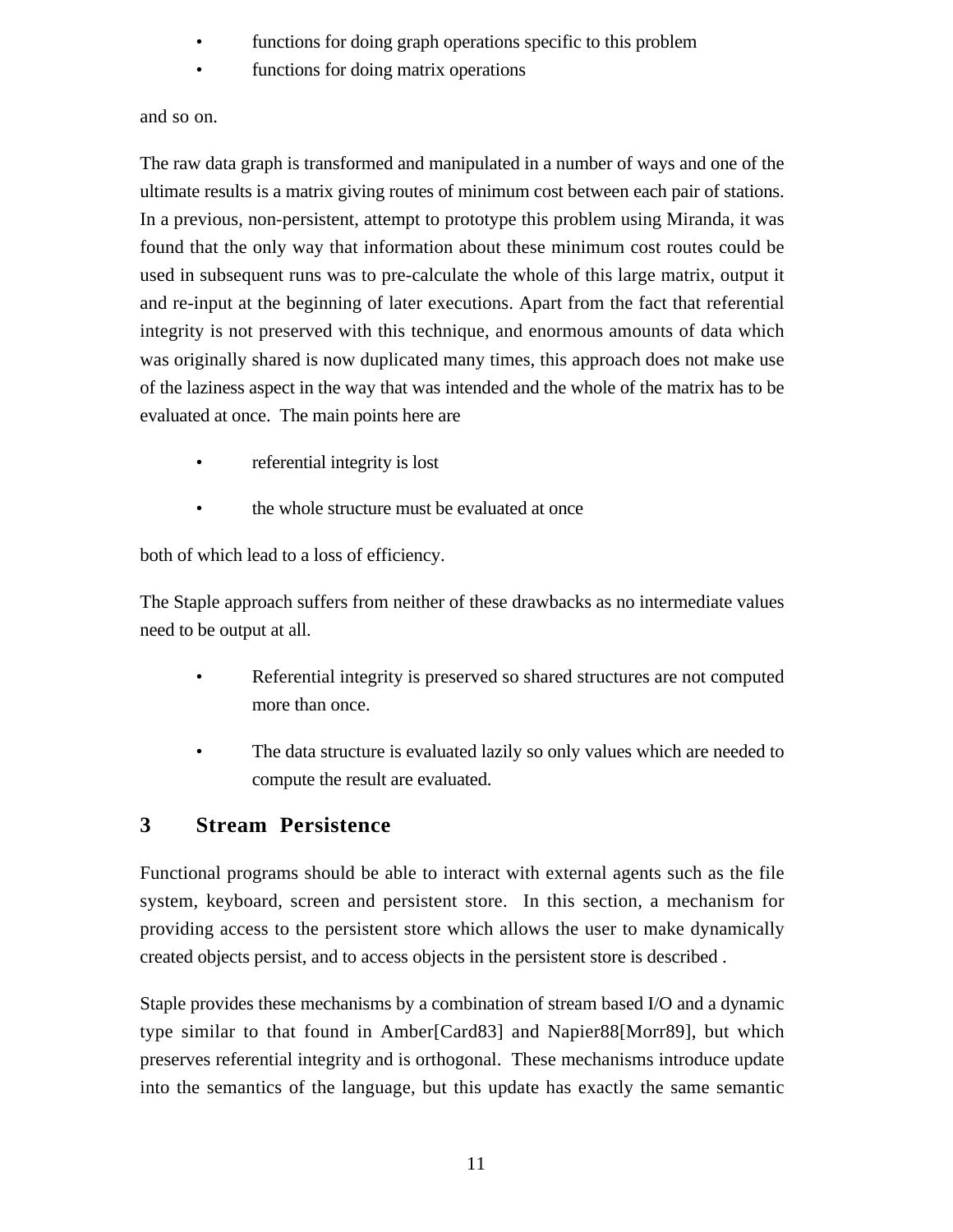consequences as any other kind of non-referentially transparent I/O operation in functional languages.

## **3.1 Stream I/O**

A Staple program can be considered as a black box which produces a stream of requests and consumes a stream of responses. The run-time system itself is a consumer of requests and producer of responses. This is similar to the Haskell [Huda90] interactive environment. Requests are typically things like "display the string 'hello world' on the standard output" or "read the contents of the file 'datafile'". The responses produced by the run-time system are things like "OK I've done it" or "the contents are 'Some text'" or in some cases "Failure: no such file" etc. Figure 6 shows a conventional stream I/O system.



**Figure 6**

Staple requests and responses are defined as an algebraic data type which is part of the standard environment.

# **3.2 Dynamic Typing**

If arbitrary values are to be stored in the persistent store by requests at run-time and later retrieved, there needs to be a check at retrieval time that the values have appropriate types. This is achieved by injection into a universal type and later projection out of it. This universal type is an orthogonal concept which happens to be particularly suited to this application.

Staple is a statically typed language which incorporates a dynamic universal type Any. Any is the type of the set of all values. In implementation terms, objects of type Any are represented as pairs consisting of a value and a type representation being the type of the value. Objects of type Any can be created using the injection function mkany. For example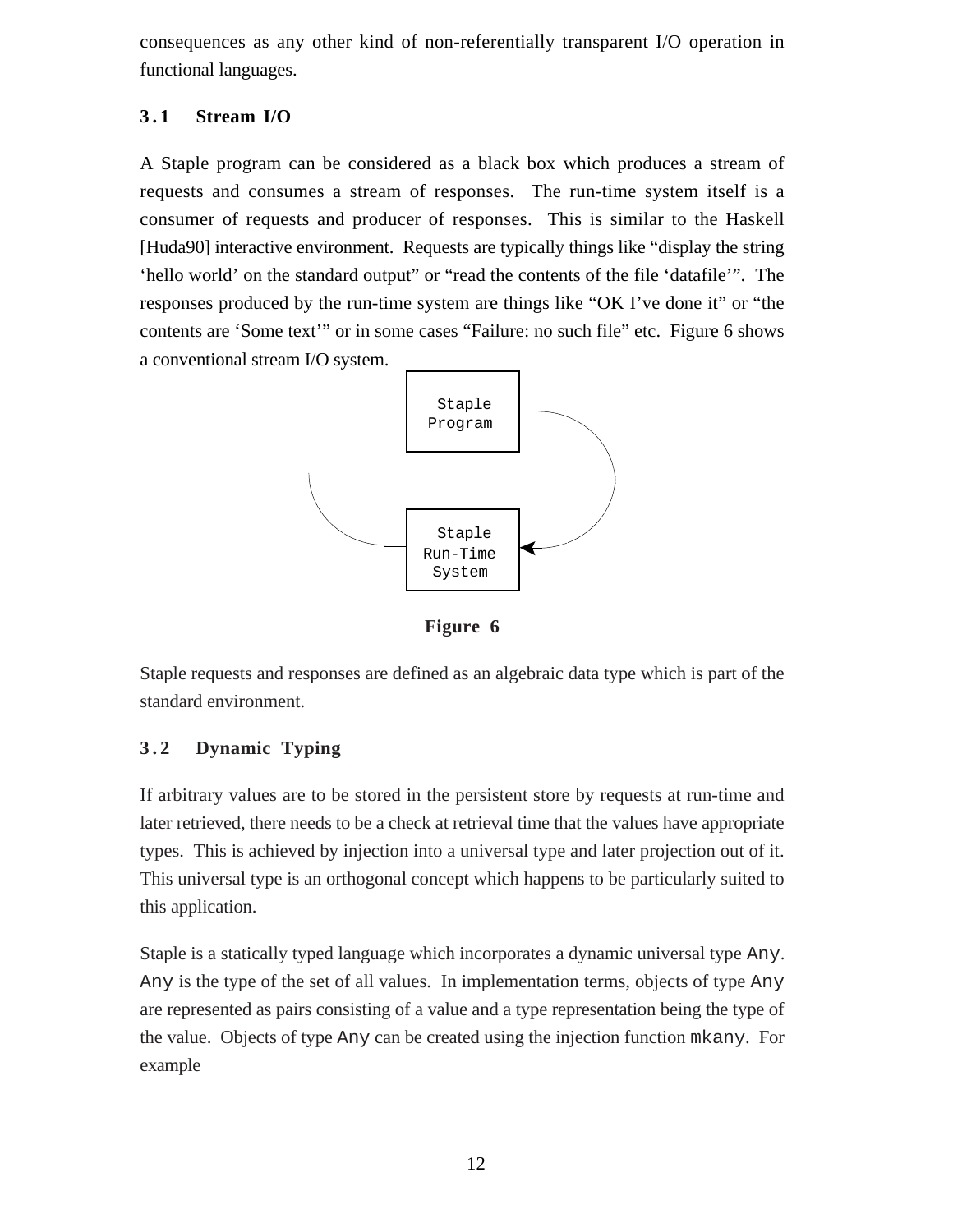creates an object of type Any which contains the value 4 and a type representation Int. Values can be projected out of the union type using the projection operation coerce as in

coerce expression :: Int

where expression evaluates an object of type Any. This operation performs a dynamic type instance check which ensures type safety. The type declared as the result of the projection must be an instance of the type associated with the dynamic object.

The type to be associated with a value at injection time is inferred using a standard Hindley-Milner style type inference algorithm[Miln78]. Staple adopts the restriction in [Abad89] due to Mycroft which states that only closed types (those involving no unquantified type variables) may be associated with a value by the injection operation. The reason a restriction is necessary is that the type rules can be broken without one. While this restriction is sufficient to preserve type safety, it may be over-restrictive and further research needs to be carried out.

#### **3.3 Streams in Staple**

All Staple objects are created in the persistent store. Objects only persist, however, if they are reachable from the Staple root of persistence. Staple programs can make objects reachable from the root by producing a request "make the object ... reachable and give it the name ..." and can access such an object by producing a request "get me the object in the persistent store with name ...". An object can be deleted by the request "delete object with name ...". The clauses of the algebraic data type definition for requests is extended with these requests as follows :-

```
data Request = \ldots |
                 Insert Name Any |
                 Lookup Name |
                 Delete Name | ...
```
where Name is a string and Any is the built in dynamic type. The responses to these requests will indicate success or failure and the Lookup request may produce a response containing the object required. The response data type is extended as follows

```
data Response = \ldots | Db Any | \ldots
```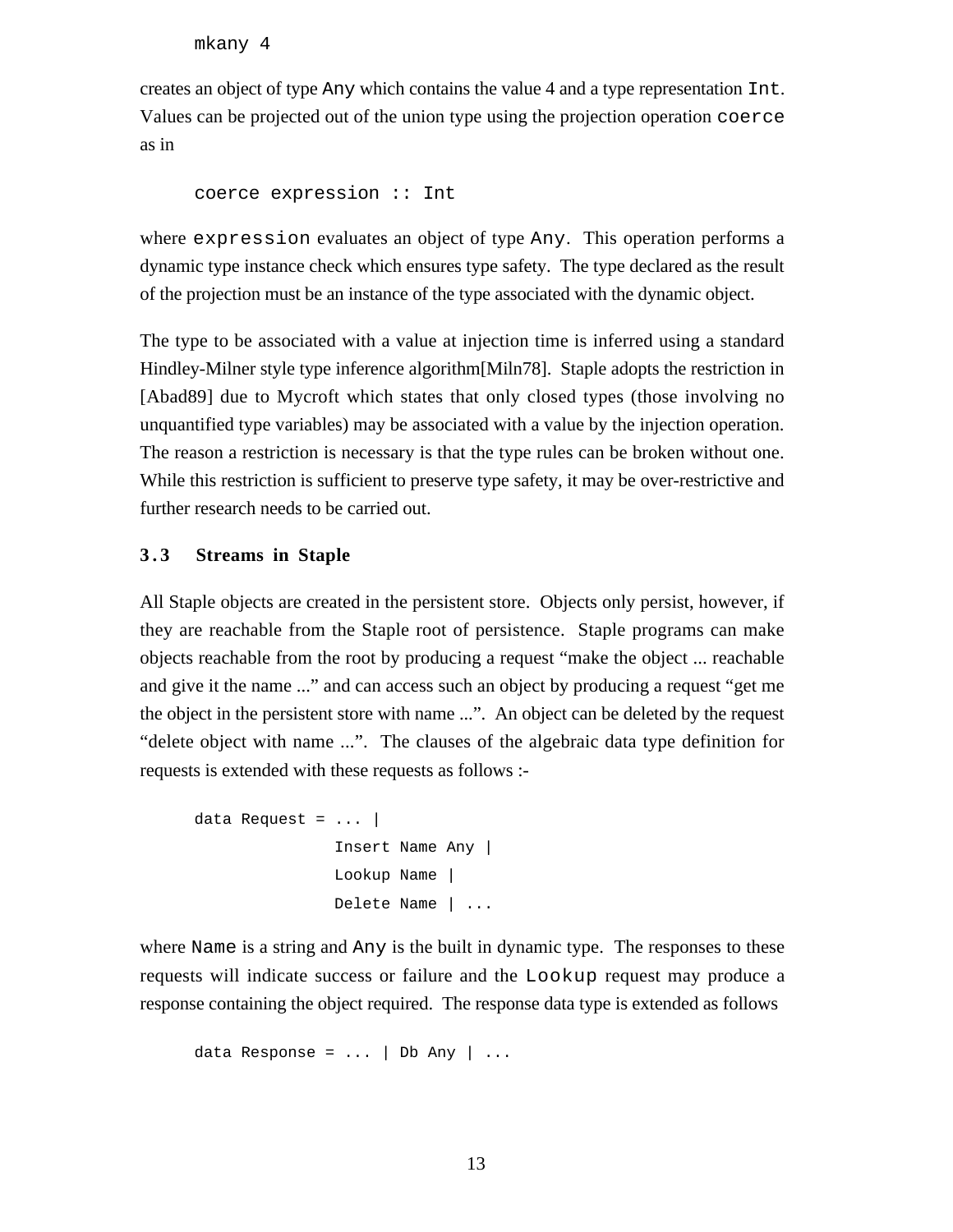Because objects in the persistent store can be bound to dynamically, type safety must be preserved by assuring that objects brought from the persistent store are of the required type. This is guaranteed by the fact that only objects of type Any can be associated in the persistent store and by the type check performed dynamically by a coerce.

The Delete request simply removes the association between the string and the value, not the value itself which may be shared by some other object. If it is not referenced by any other persistent object, it will be garbage collected.

## **3.4 Initiating Evaluation**

A Staple expression entered interactively which is inferred to have the type  $[Response] \rightarrow [Request]$  is treated specially by the system. A function of this type is called a *dialogue*.

To evaluate a dialogue function, the Staple system transforms the expression into an application of the dialogue function to a system generated list of responses. This list of responses is completed lazily as a consequence of the evaluation of the list of requests which is now the result of the transformed expression. The list of requests is interpreted by the system rather than just displayed as is the case with ordinary expressions. The laziness deals with the synchronisation of requests and responses[Thom86].

## **3.5 A Functional Index**

To demonstrate how Staple can be used to implement database style applications, this section describes an example of the use of Staple to implement a simple database of employee records. Staple is being used,here, as a database programming language.

data Tuple = Employee [Char] Int [Char] Int

This defines the type used to represent records in the database. Now we define an database which is empty – lists of records are used to represent the database.

```
emptydb :: [Tuple]
emptydb = []
```
The empty database is the empty list. Next a function is defined which will initialise an empty database in the persistent store.

```
dbname = "employee database"
initdb resps = [Insert dbname (mkany emptydb)]
```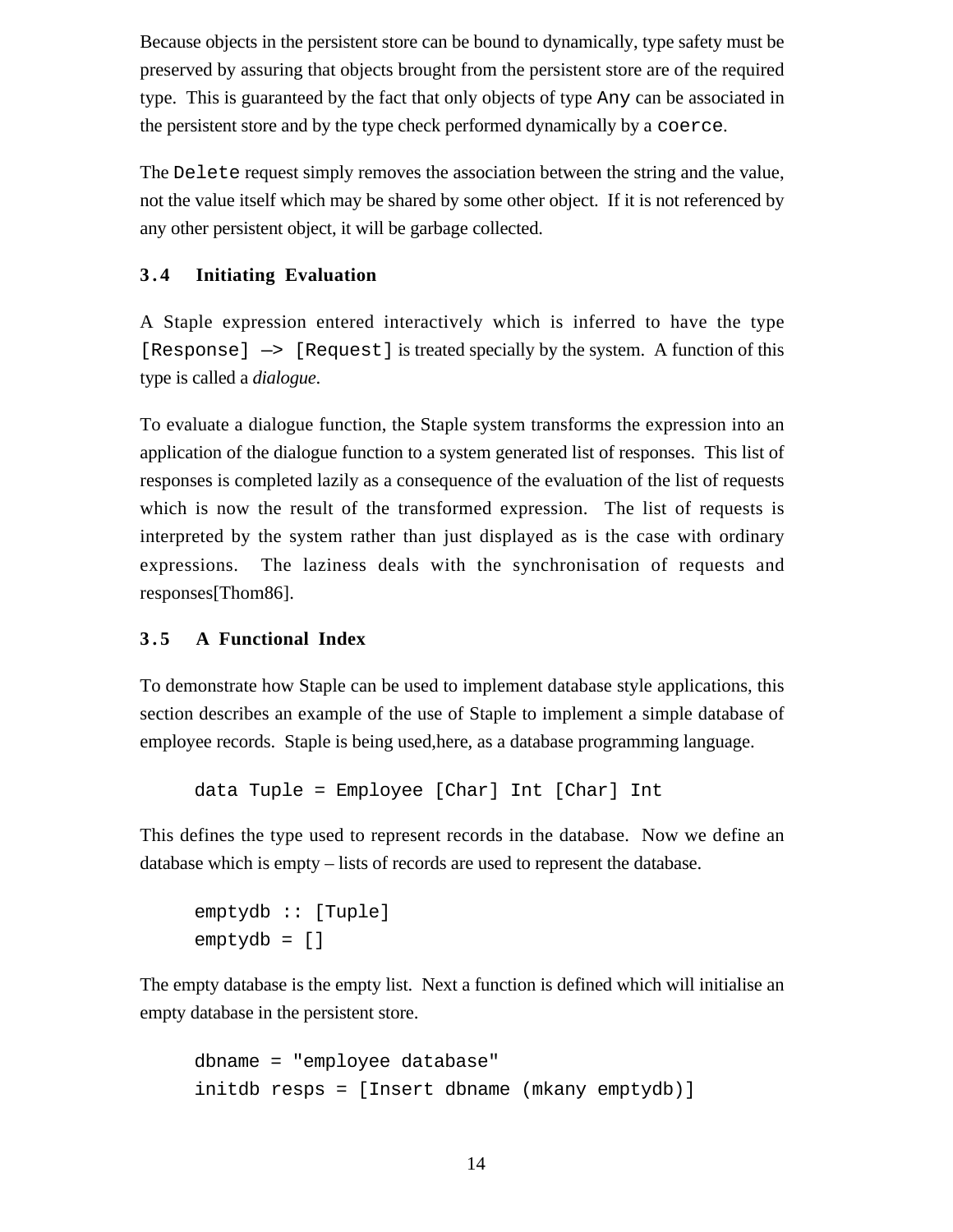This can be executed by typing

initdb ?

to the staple interactive session prompt. Since this is a dialogue function, it is treated specially and applied to a list of responses. The responses are generated according to the list on the right hand side of this function definition. In this case, the single response (which is not accessed) is an indication of success. Next a function which will insert a new tuple into the database is defined.

```
addtuple n a ni s resps = [Lookup dbname,Insert dbname newdb]
                           where
                            newdb = mkany ( newtuple : db)
                           newtuple = Employee n a ni s
                            db = coerce stored :: [Tuple]
                            stored = getval (resps!0)
                            getval (Db val) = val
                            getval (Failure mess) = error mess
```
The addtuple function defined above produces a dialogue if it is applied to four arguments. This dialogue results in two requests - one to lookup the database in the persistent store and one to insert the new updated database into the persistent store. The subsidiary definitions extract the old database from the dynamic object returned as the first response and construct a new database by appending a new tuple onto the old database.

The contents of the database can be displayed using the following function

```
displaydb resps = [Lookup dbname,
                    AppendChan "stdout" (showdb db)]
                   where
                   db = coerce stored :: [Tuple]
                   stored = getval (resps!0)
                   getval (Db val) = val
                   getval (Failure mess) = error mess
```
The definition of the showdb function is shown below. It simply creates a string which represents the database in a standard format.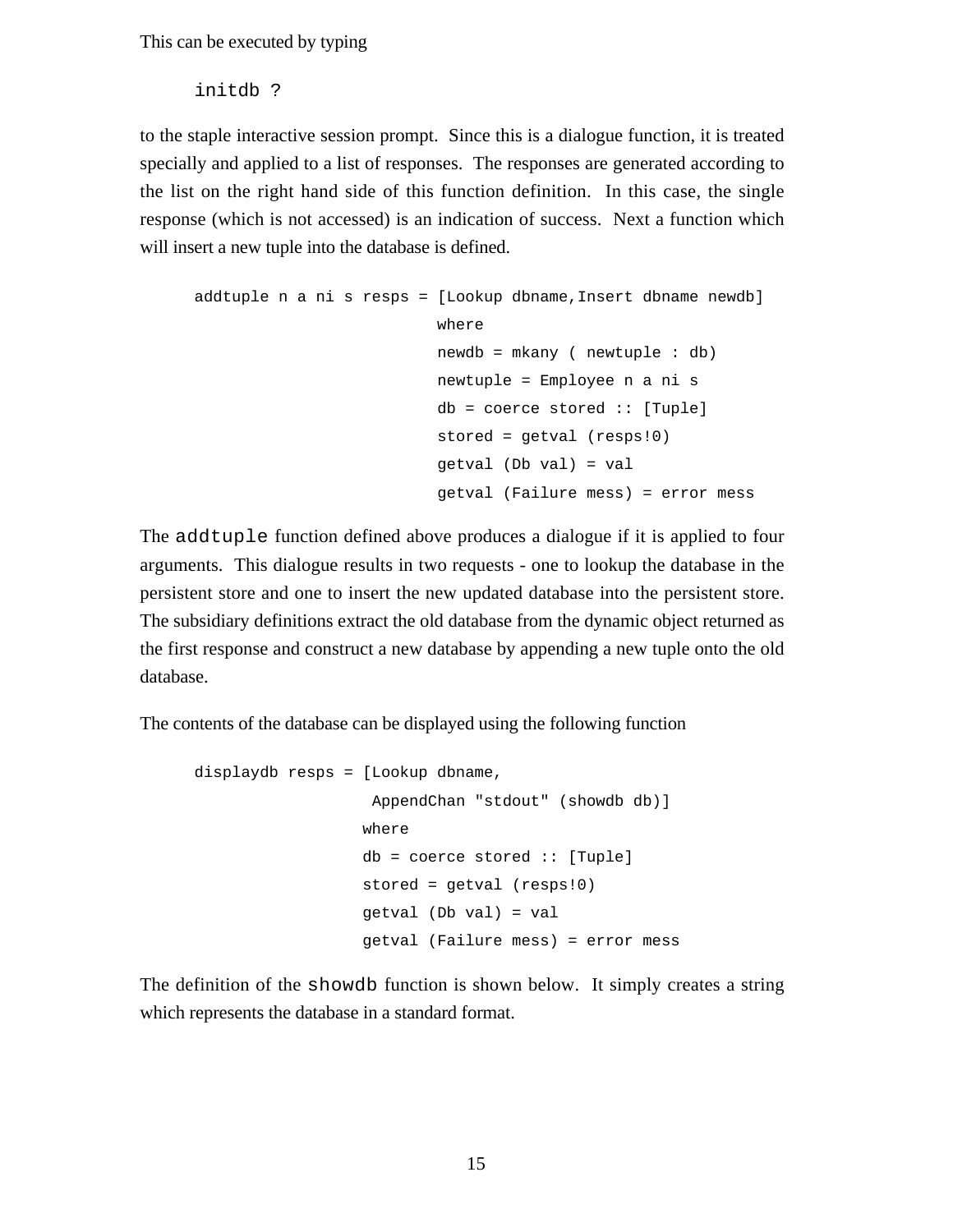```
showdb ts = "Employee database'n" ++
           "Name Mage NI number Salary'n" ++
            showtups ts
```
The ++ operator appends two lists together.

```
showtups [] = []
showtups (h:t) = showtup h ++ showtups t
showtup (Employee n a ni s) = ljustify 20 n ++
                                 rjustify 4 (intTOstring age) ++
                                 rjustify 14 ni ++
                                 rjustify 8 (intTOstring s)++"'n"
```
A function to delete a tuple from the database can be specified similarly to the addtuple function above.

```
deltuple n resps = [Lookup dbname,Insert dbname newdb]
                    where
                    newdb = mkany (remtuple name db)
                    db = coerce stored :: [Tuple]
                    stored = getval (resps!0)
                    getval (Db val) = val
                    getval (Failure mess) = error mess
                    remtuple name [] = []
                   remtuple name (h:t) = t, match h name
                                         = h : remtuple name t
                   match (Employee n a b c) name = (n = name)
```
Notice the similarity between the add and delete operations. We can abstract over these to get a general action function incorporating all changes to the database.

```
dbaction f resps = [Lookup dbname,Insert dbname newdb]
                    where
                   newdb = mkany (f db) db = coerce stored :: [Tuple]
                    stored = getval (resps!0)
                    getval (Db val) = val
                    getval (Failure mess) = error mess
```
We can now define the add operation as follows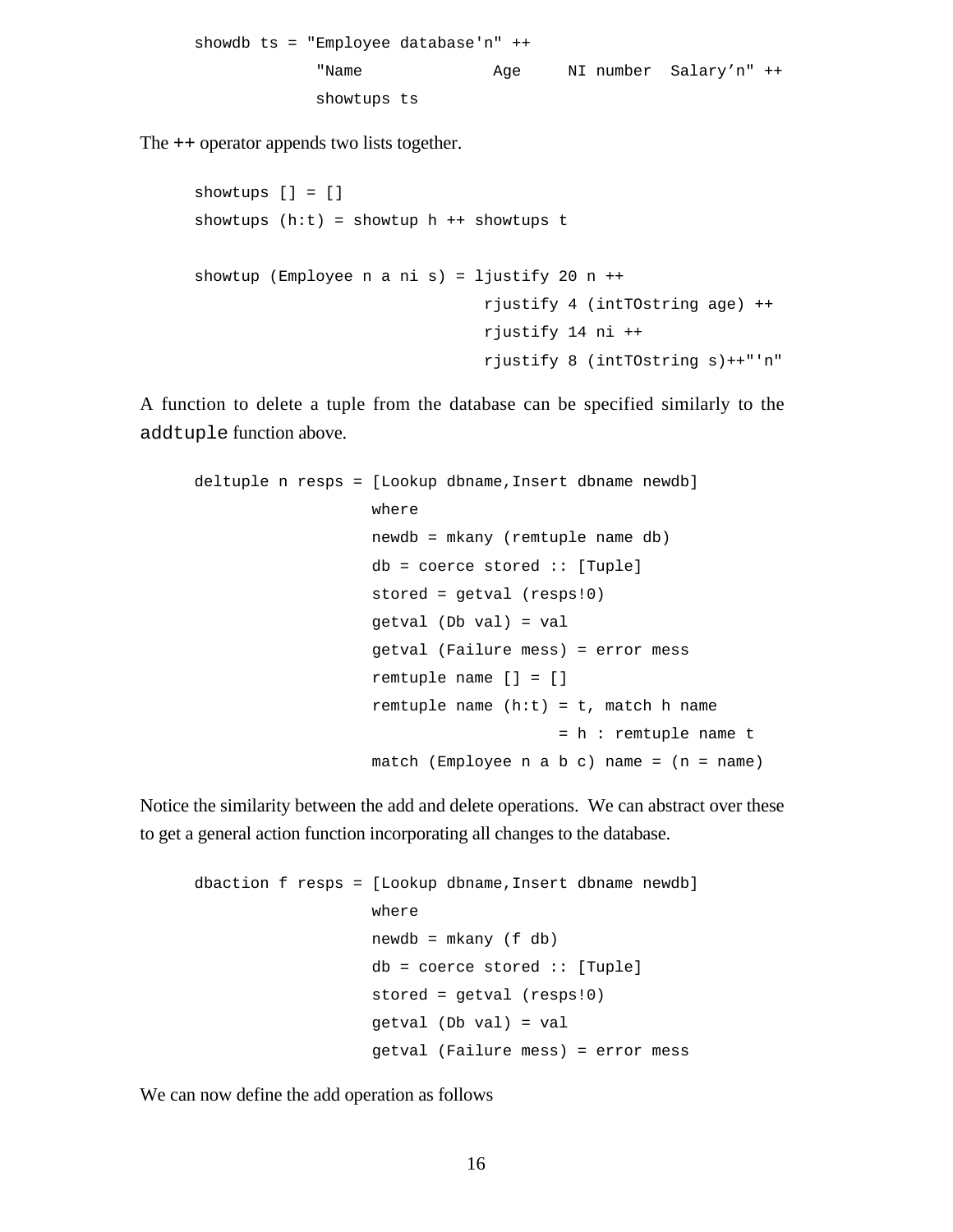```
addtuple n a ni s resps = dbaction addit
                            where
                            addit db = Employee n a ni s : db
```
and similarly for delete and any other database operations we might require.

# **4 Conclusions**

Laziness and persistence are both ways of improving efficiency in programming systems, laziness by avoiding the need to recompute values and persistence by reducing complexity and reducing code size. When laziness and persistence are integrated, new benefits are realised. Values are never computed more than once, even between interactive sessions. That is, the results of computation are preserved and are available for use by other programs. The ability to manage the construction of large prototypes, such as the Frankfurt Network, is enhanced.

We have described two models for the integration of persistence and lazy functional languages. A module system which preserves referential transparency, and stream persistence which allows programs to access objects in the persistent store and to place dynamically created objects into the persistent store for use at a later time.

The persistence in Staple allows programs to be written which manipulate bodies of data whose size is greater than the main store of the machine in a transparent way. The programmer need not be concerned with the persistence of the being manipulated. The transfer of data between main store and backing store is managed by the underlying persistent storage system.

The two models we have described reap the benefits of having orthogonal persistence. Referential integrity is maintained in the Staple system. This is essential from an efficiency point of view. Maximising sharing is a necessity in functional language implementations and in Staple, the sharing lasts for the lifetime of the objects involved.

# **5 Acknowledgements**

We are indebted to Fred Brown for providing the persistent storage system [Brow89] which underlies Staple and to our colleagues at St Andrews for their valuable comments.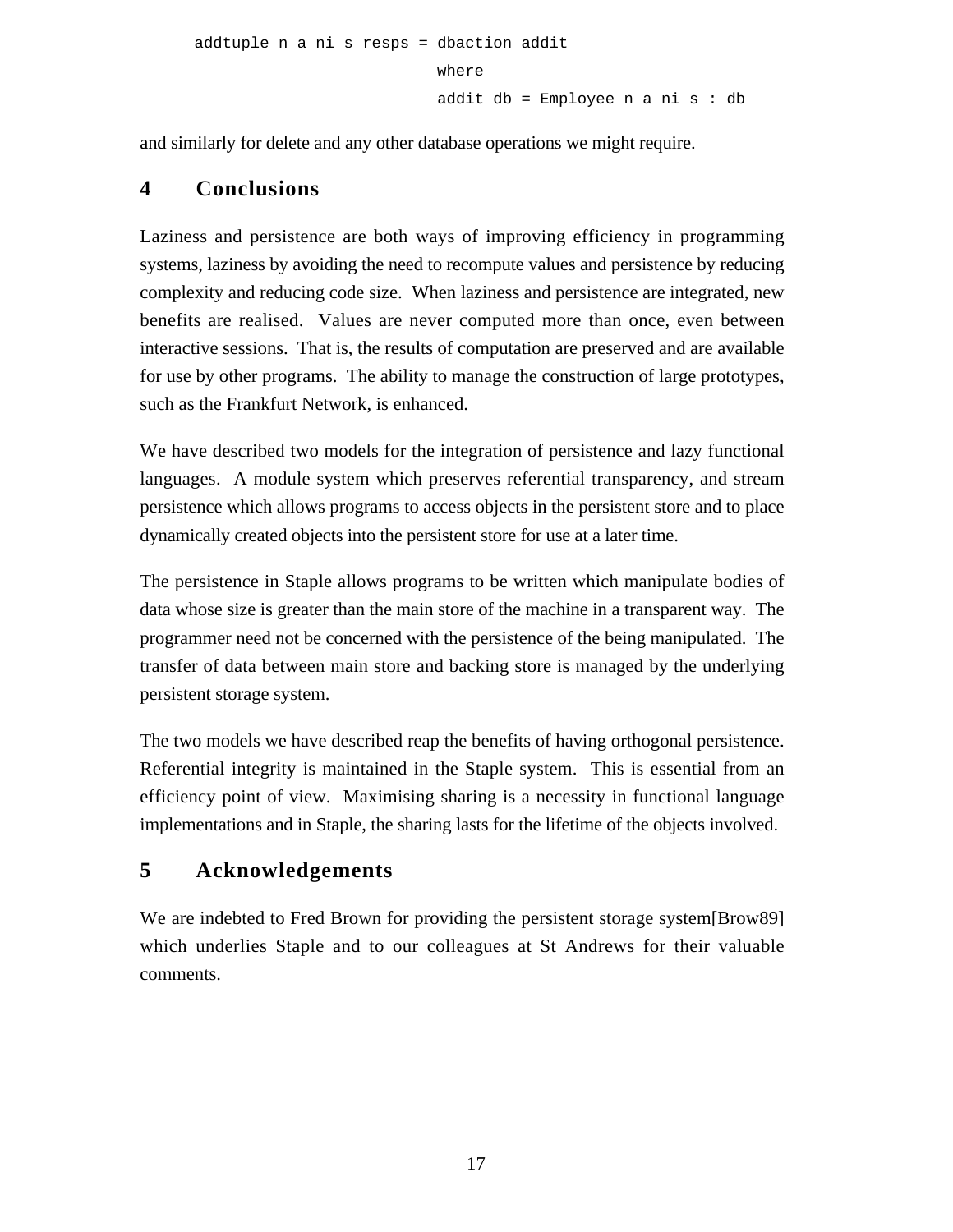# **References**

- [Abad89] Abadi, M., Cardelli, L., Pierce, B. & Plotkin, G.D., *Dynamic Typing in a Statically Typed Language*, DEC Systems Research Center Report 47, 1989
- [Atki83] Atkinson, M., Bailey, P., Chisholm, K.J, Cockshott, W.P. & Morrison, R., *An Approach to Persistent Programming*, The Computer Journal, Vol. 26, No. 4, 1983, pp.360-365.
- [Bare84] Barendregt, H., *The Lambda Calculus: Its Syntax and Semantics* (Revised Edn.), North Holland, 1984
- [Brow89] Brown, A.L., *Persistent Object Stores*, Ph.D. Thesis, University of St Andrews; and University of St. Andrews Dept. Comp. Sci. and University of Glasgow Dept. of Computing, Persistent Programming Research Report PPRR-71-89, 1989
- [Card83] Cardelli, L., *Amber*, AT&T Bell Labs Report, 1983
- [Darl89] Darlington, J. et al., *A Functional Programming Environment Supporting Execution, Partial Execution and Transformation*, Proc. PARLE '89 Conference, Eindhoven, Lecture Notes in Computer Science 365, 1989, pp. 286-305
- [Davi90] Davie, A.J.T. and McNally, D.J., *Statically Typed Applicative Persistent Language Environment (STAPLE) Reference Manual*, University of St Andrews, Dept. of Math. and Comp. Sci., Research Report CS/90/14, 1990
- [Frie76] Friedman, D.P and Wise, D.S., *CONS Should not Evaluate its Arguments*, In *Automata, Languages and Programming* Eds. Michaelson & Milner, Edinburgh Univ. Press, 1976, pp257-284
- [Hend76] Henderson, P. and Morris, J.H., *A Lazy Evaluator*, Proc. 3rd Annual ACM Symposium on Principles of Programming Languages, Atlanta, 1976, pp95-103
- [Horn87] Hornick, M.F. and Zdonik, S.B., *A Shared Segmented Memory System for an Object Oriented Database,* ACM Transactions on Office Information Systems, Vol. 5, No. 1, 1987, pp. 70-95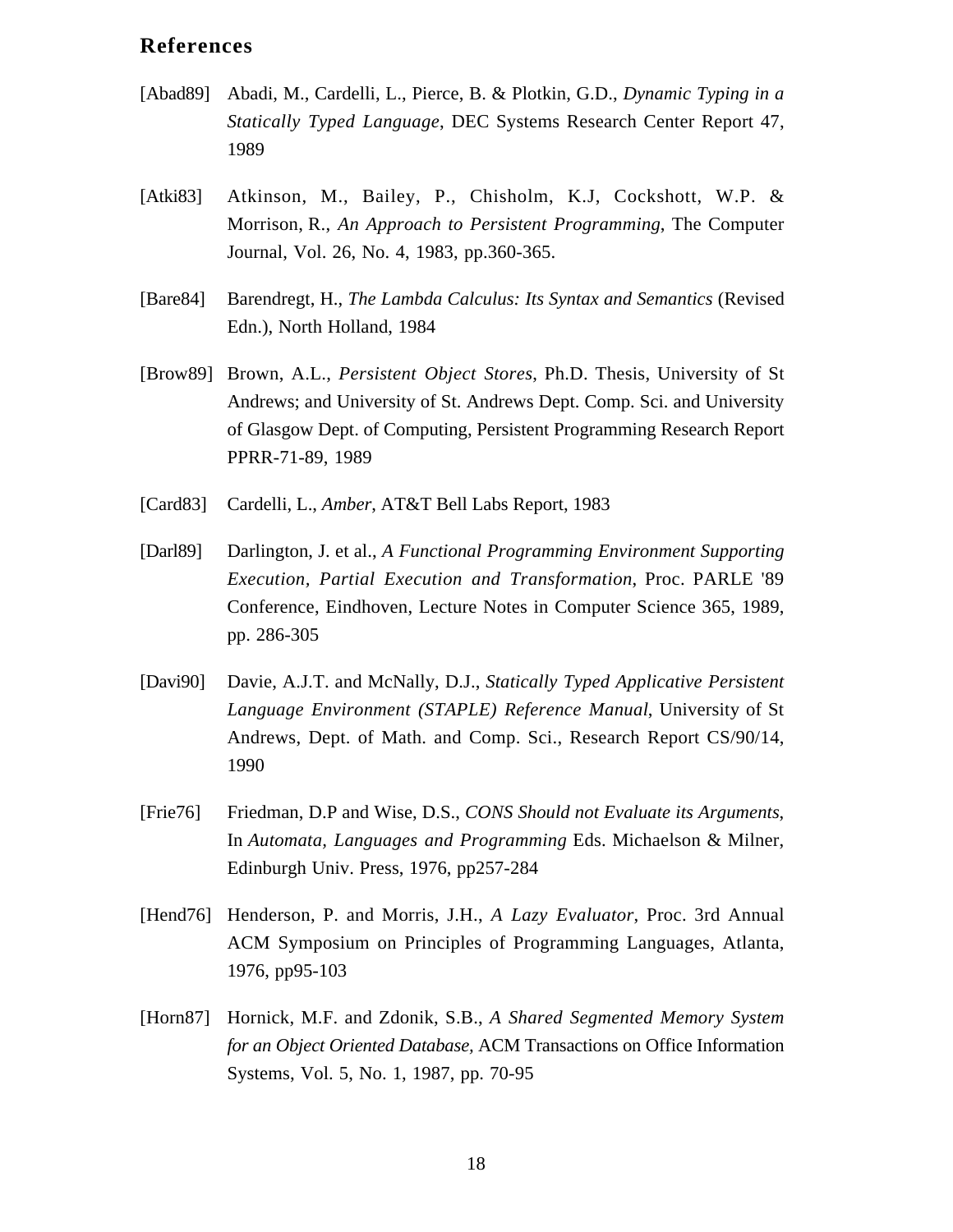- [Huda90] Hudak, P. and Wadler, P. (Eds.), *Report on the Programming Language Haskell*, Glasgow and Yale Universities, 1990
- [Hugh89] Hughes, J., Why Functional Programming Matters, The Computer Journal, Vol. 32, No. 2, April 1989
- [Joos89a] Joosten, S. *The Use of Functional Programming in Software Development*, Ph.D. Thesis, University of Twente, The Netherlands, 1989
- [Joos89b] Joosten, S. and Ruppert, W., *Public transport in Frankfurt an experiment in Functional Programming,* STAPLE Project (ESPRIT 891) Six monthly review, September 1989
- [Matt88] Matthews, D.C.J., *An Overview of The Poly Programming Language*, in *Data Types and Persistence*, Eds. Atkinson, M.P., Buneman, P. and Morrison R., Springer-Velag, 1988
- [McNa90] McNally, D.J., Joosten, S. and Davie, A.J.T., *Persistent Functional Programming*, in proc. Fourth International Workshop on Persistent Object Systems, Martha's Vineyard, Mass, 22-27 Sept 1990, pp59-70
- [Miln78] Milner, R., *A Theory of Type Polymorphism in Programming*, J. Comp. and Sys. Sciences, 17, No 3, 1978, pp. 348-375
- [Morr89] Morrison, R., Brown, A., Connor, R.C.H., Dearle, A., *The Napier88 Reference Manual,* University of St. Andrews Dept. Comp. Sci. and University of Glasgow Dept. of Computing, Persistent Programming Research Report PPRR-77-89, 1989
- [Morr90] Morrison, R. and Atkinson, M.P., *Persistent Languages and Architectures*, in *Security and Persistence*, Bremen Workshop, pp9-28, Springer-Verlag, 1990
- [Peyt87] Peyton Jones, S. *Implementation of Functional Programming Languages*, Prentice Hall, 1987
- [Rich89] Richardson, J.E. and Carey, M.J., *Persistence in the E Language: Issues and Implementation,* Software Practice and Experience, Vol. 19, 1989, pp1115-1150
- [Thom86] Thompson, S., *Writing Interactive Programs in Miranda,* University of Kent at Canterbury Computing Lab. Report 40, 1986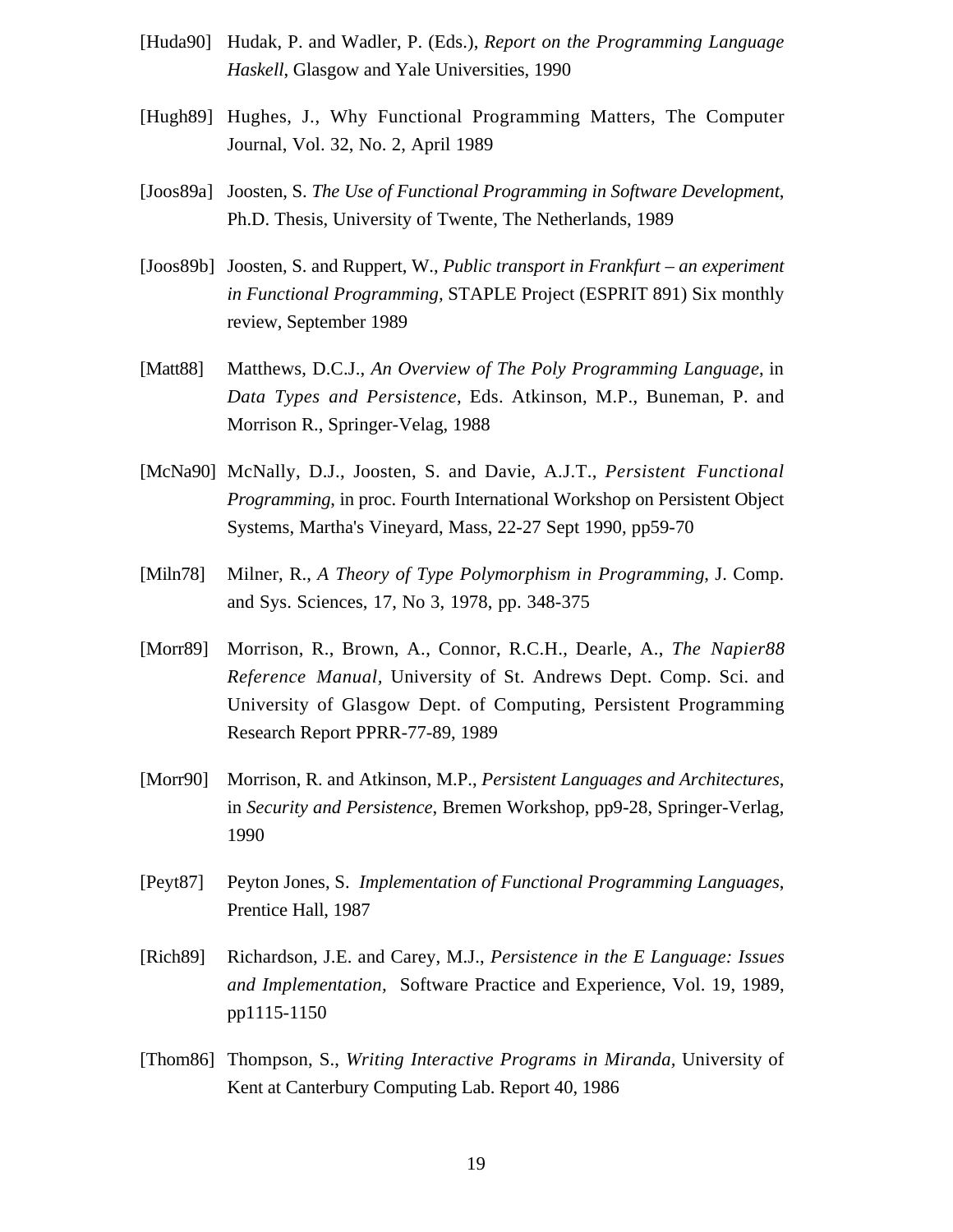- [Turn79] Turner, D. A., *SASL Language Manual*, University of St. Andrews Dept. of Comp. Sci., Report CS/79/3, 1979
- [Turn81] Turner, D. A., *The Semantic Elegance of Applicative Languages*, Proc. FPCA Conference, Portsmouth, New Hampshire, ACM Publications, 1981, pp. 85-92
- [Turn82] Turner, D. A., *Recursion Equations as a Programming Language*, in *Functional Programming and its Applications* Edited by Darlington, J., Henderson, P. & Turner, D.A., CUP 1982, pp. 1-28
- [Turn85] Turner, D. A., *Miranda: A Non-Strict Functional Language with Polymorhic Types*, Proc. FPCA Conference, Nancy, Lecture Notes in Computer Science 201, 1985, pp. 1-16

### **Appendix I – The Staple Language**

#### **Expressions and their Types**

The types of Staple objects are, in the main, inferred by a Hindley-Milner style algorithm [Miln78]. There is a language of types so that users, if they wish, may specify the types they expect objects to have and so that they may define new types.

#### **Base Types**

The common base types of object are Bool, Int, Real and Char.

Objects may be combined using a number of built-in prefix and infix operators and using a conditional construct. Here are some examples:

```
-a + b * (c - d) -- integer operators
-x + y /. z *. float(a) -- real operators
a > b or a < 2 * b and a > b-1 -- relations and Boolean
f x' y' -- function application (no
                         -- brackets required
if a > b then a+b else a-b
```
#### **Lists**

Square brackets are used to enumerate objects in a list, the  $:$  and  $++$  operators are used for extending concatenating lists and some other list operators are available.

| [1, 1, 2, 3, 5, 8] | -- enumerated lists          |  |  |  |
|--------------------|------------------------------|--|--|--|
| head : tail        | -- constructed lists         |  |  |  |
| lefts ++ rights    | -- concatenated lists        |  |  |  |
| 110                | -- lists of integers. This = |  |  |  |
|                    | $-$ [1,2,3,4,5,6,7,8,9,10]   |  |  |  |
|                    |                              |  |  |  |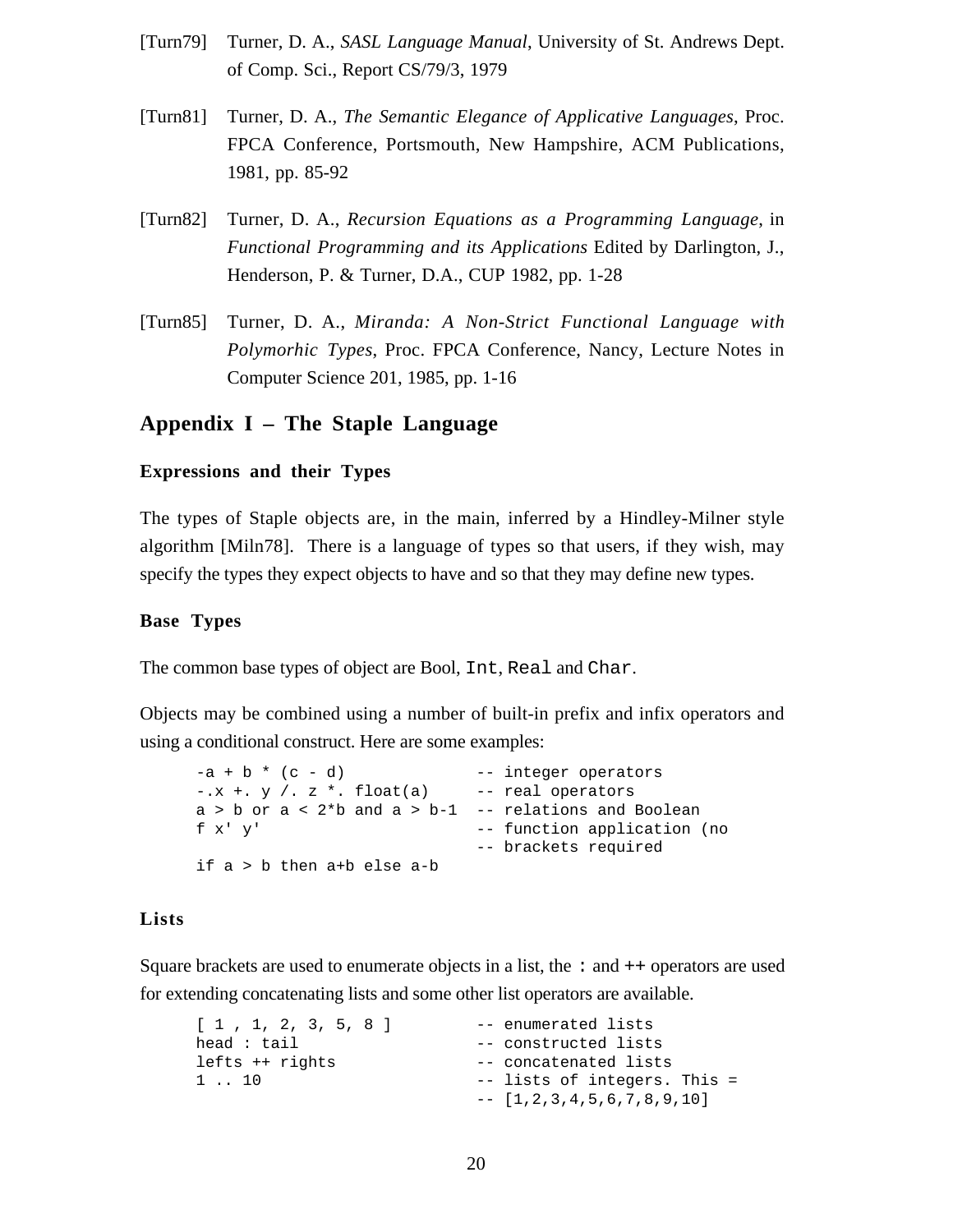| x!5 | -- selecting an element from a |  |  |
|-----|--------------------------------|--|--|
|     | -- list                        |  |  |

Lists of characters (strings) may be expressed in a special simple way using " as a shorthand list delimiter:

```
"Hello" -- = [ 'H' , 'e' , 'l' , 'o' ]
```
#### **Comprehensions**

Lists may be generated using so called list comprehensions (sometimes called set expressions or Zermelo-Frankel set abstractions)[Turn82].

```
[f x || x \leftarrow s] -- the list of all f x such that
                                     -- x is taken from list s. So
\begin{bmatrix} x^*x \end{bmatrix} \begin{bmatrix} x < -1..5 \end{bmatrix} -- \begin{bmatrix} 1,4,9,16,25 \end{bmatrix}\left[ x \right] \left[ x \leftarrow 1..100, p \times 1 -- the list of all those x
                                     -- between 1 and 100 for which
                                      -- p x is true
[(a,b,c) || a \leftarrow 3..100, b \leftarrow (a+1)..100, hcf a b = 1,c \leq (b+1)...100, a*a+b*b=c*c-- the Pythagorean triples with
                                      -- elements \leq 100
```
If  $t$  is the type of a list element, then [ $t$ ] is the type of the list itself.

#### **Tuples**

Inhomogeneous groupings may be made using tuples represented by gathering a group of objects together in round brackets:

( "Bert" , 16 , Male , "Room 251" )

If  $t_1$ , ...  $t_n$  are the types of the elements, then  $(t_1, \ldots t_n)$  is the type of the tuple.

A special category of functions called constructor functions may also be used to make inhomogeneous objects. These are described below

### **Functions**

Many new functions are declared using a definition but they can, of course, be the result of some operation

```
(if a > b then f else g) a
(operations ! i) x -- applying a fn from a list
(f x).g.(h y) -- the composition of 3 fns
```
If a function maps type s to type  $t$  we say its type is  $s \rightarrow t$ .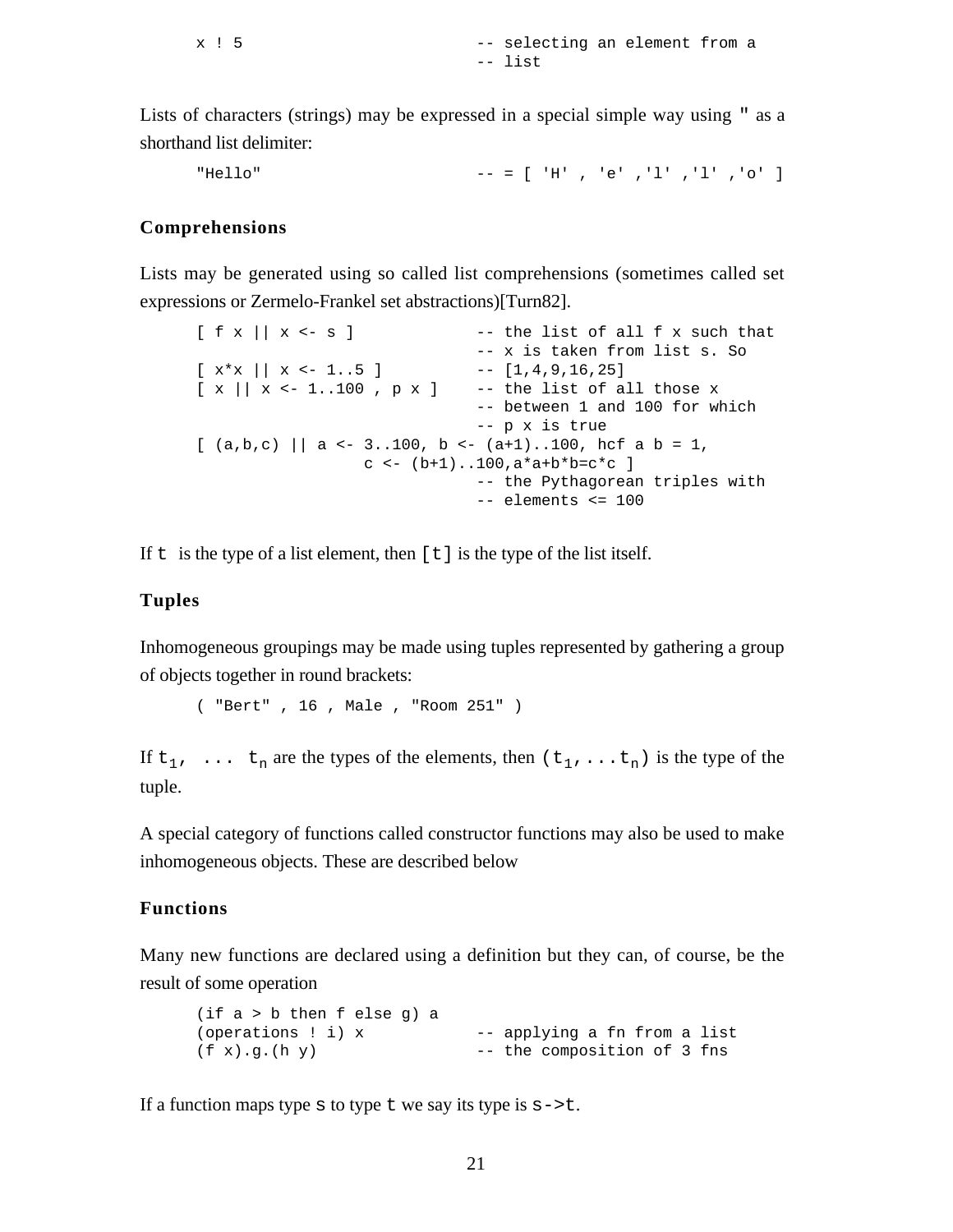#### **Declarations**

Users may define new types, new objects or specify the types of objects.

#### **Algebraic Data Type Declarations**

Constructor functions for new types can be declared. Here are some examples

data Expr = Literal Int | Add Expr Expr | Sub Expr Expr

This definition, which is meant to model simple algebraic expressions, defines three constructor functions, Literal of type Int -> Expr and Add and Sub both of type  $\text{Expr} \rightarrow \text{Expr} \rightarrow \text{Expr}.$ 

Enumerations can also be defined using this mechanism. e.g.

data Weekday = Sun | Mon | Tue | Wed | Thur | Fri | Sat

This definition defines seven nullary constructors which are all of type Weekday.

data List = Nil | Cons Int List

This definition defines a nullary constructor, Nil, of type List and a constructor Cons of type Int -> List -> List.

data List a = Nil | Cons a List

This definition is a parameterised version of the previous one and allows the definition of lists of any type, not just Int. This type is entirely isomorphic to the built-in type of list which uses  $\lceil \cdot \rceil$  and the infix : as its constructors.

#### **Object Definitions**

Objects are defined using equations which may be regarded as axioms for the benefit of any theorems which are proved about a program. A set of definitions can occur at the top level when defining a module (see below) or in a purely local context when appearing in a where clause. Definitions usually involve binding names found in patterns. A name, by itself is the simplest kind of pattern, but constructor functions are also allowed to appear in them. We will not go into details of all the possibilities but merely give some examples:

```
pi = 3.14159 -- defines a real
(x,y) = complexlog (-pi,pi) -- defines 2 reals
[x,y,z] = [3.14, 2.187, 0.0] -- defines 3 reals
first:rest = list - -- decomposing a list
Tree(left, value, right) = a'tree -- selecting from a
                                  -- user defined type
filter p \times = [y \mid y \leftarrow x, p \text{ y}] -- a function
```